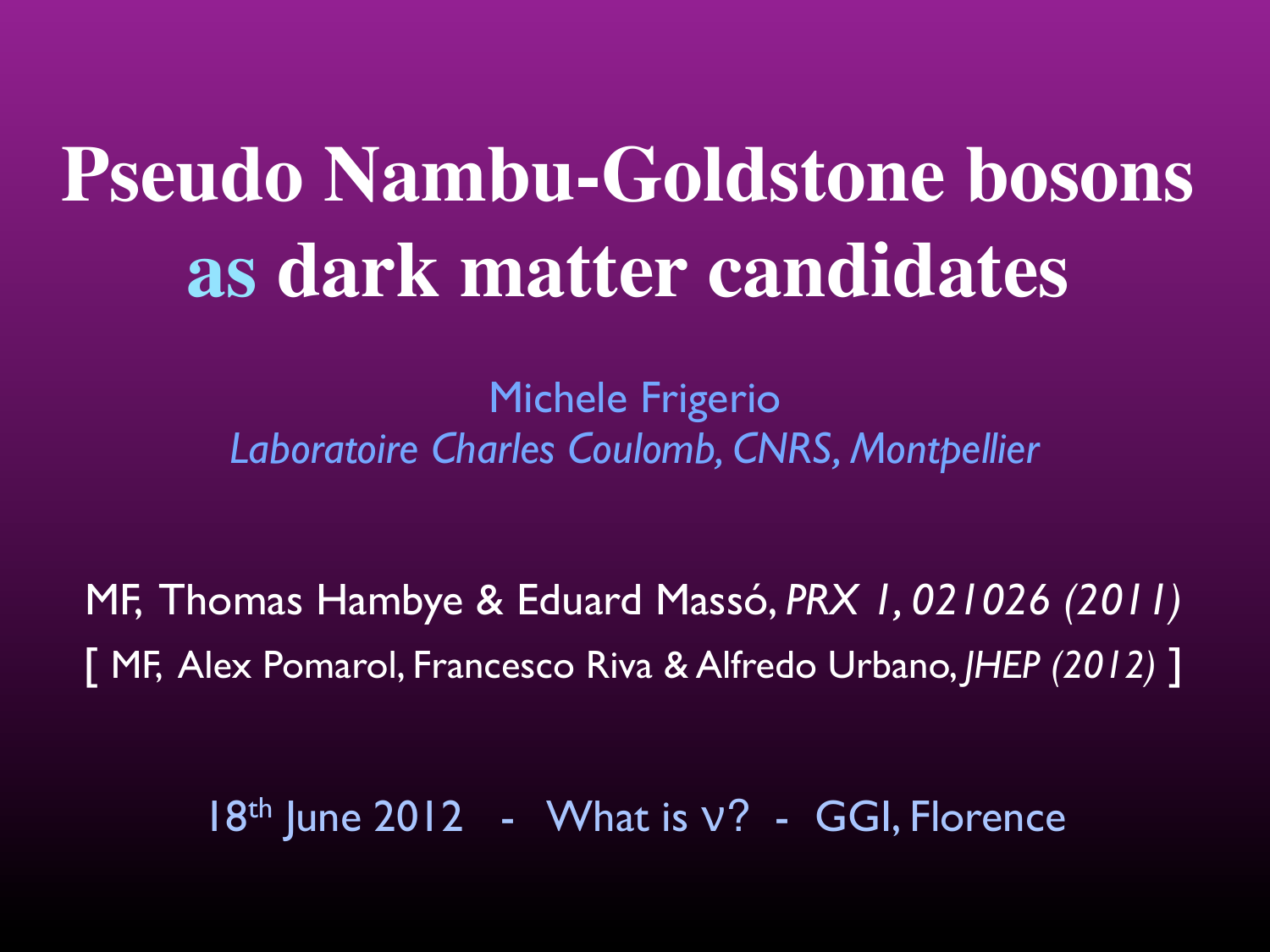## **Outline**

- pseudo Nambu-Goldstone Bosons (pNGBs) connected to the electroweak scale
- pNGBs coupled to the Higgs as dark matter (DM) candidates
- freeze-in of a sub-GeV scalar DM through the Higgs portal
- **pNGBs related to approximate global symmetries of the** neutrino sector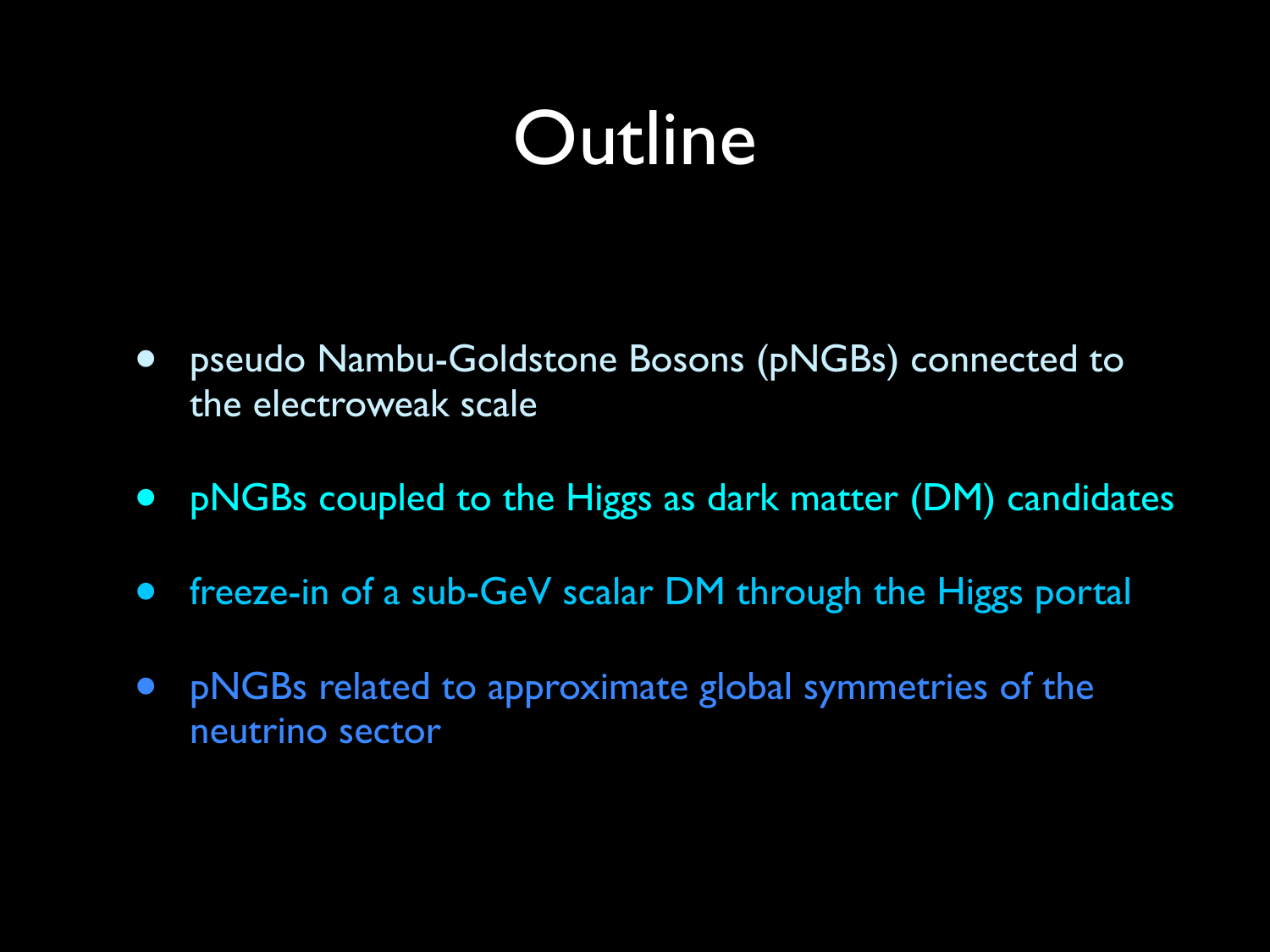## pNGBs: generalities

- for any global symmetry that is spontaneously broken, there exists a spin-0 field with only derivative interactions, that is, massless and with no potential: an exact Nambu-Goldstone boson (NGB)
- when the global symmetry is explicitly broken (by a coupling, or an anomaly), the NGB acquires a mass and non-derivative interactions, thus becoming a pseudo NGB
- the symmetry is approximate, as long as the scale of spontaneous symmetry breaking is much larger than the scale of explicit symmetry breaking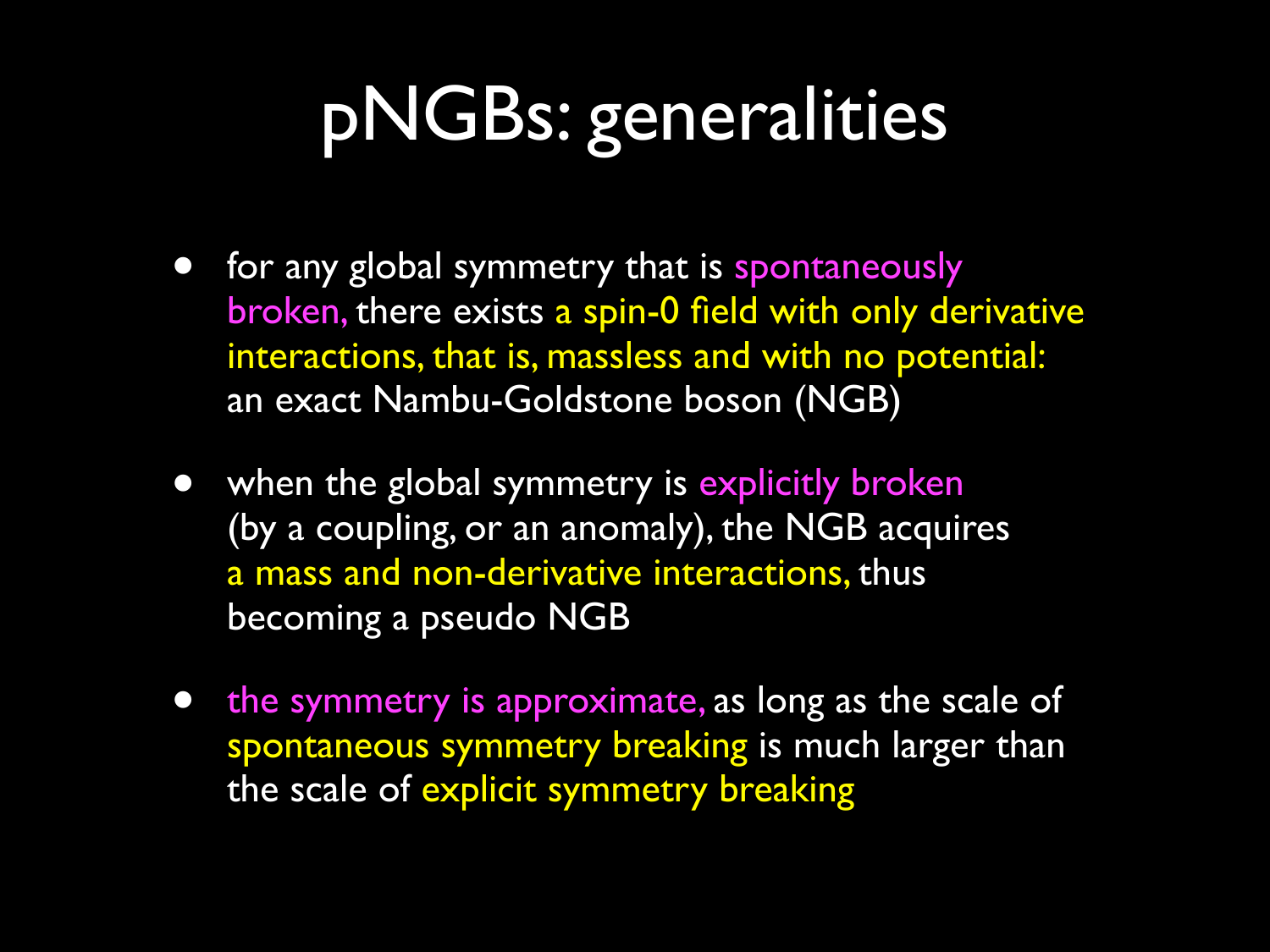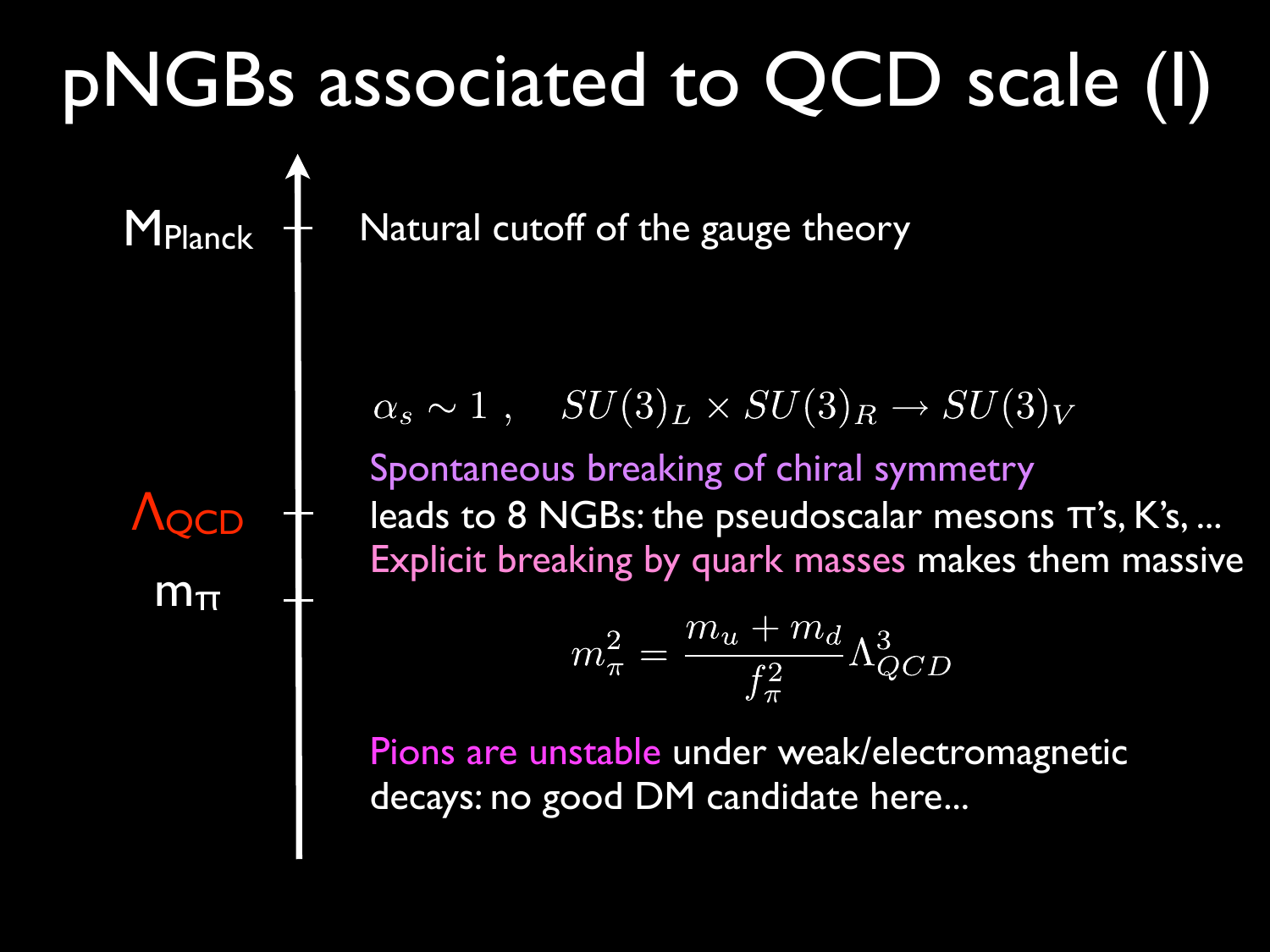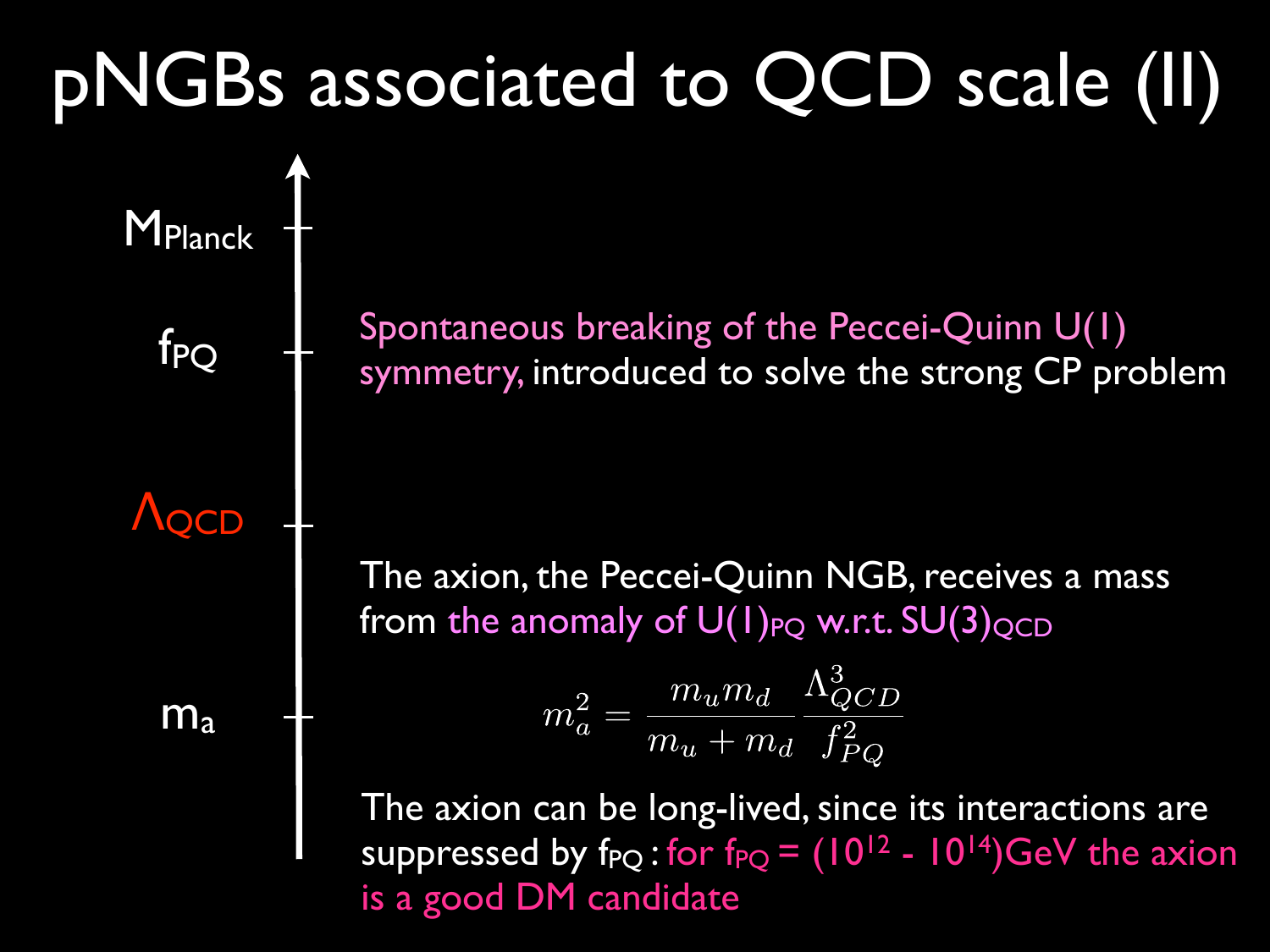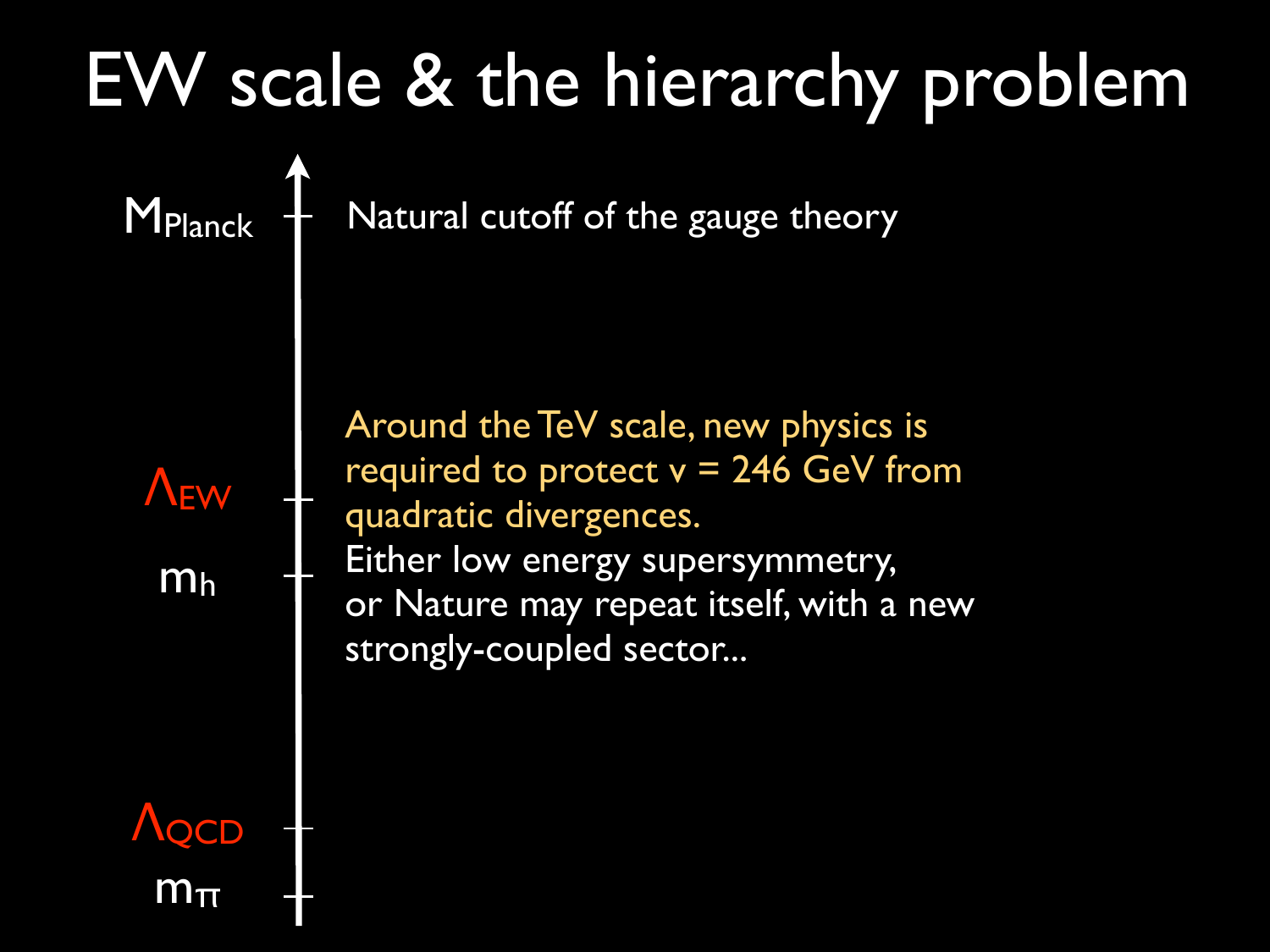## pNGBs associated to EW scale (I)

The lightest states of a strong EWSB sector should M<sub>Planck</sub> + be the pNGBs associated to its global symmetries  $SO(5) \rightarrow SO(4)$   $H \sim 4_{SO(4)}$ A pNGB composite Higgs is naturally lighter than the new strongly-coupled physics:  $v \ll \Lambda_{\text{EW}}$ *Kaplan Georgi '84 Agashe Contino Pomarol '04* ΛEW Explicit breaking provided by gauge couplings g,g' and Yukawa couplings  $y_t$ ,  $y_b$ ,  $\ldots \Rightarrow$  calculability mh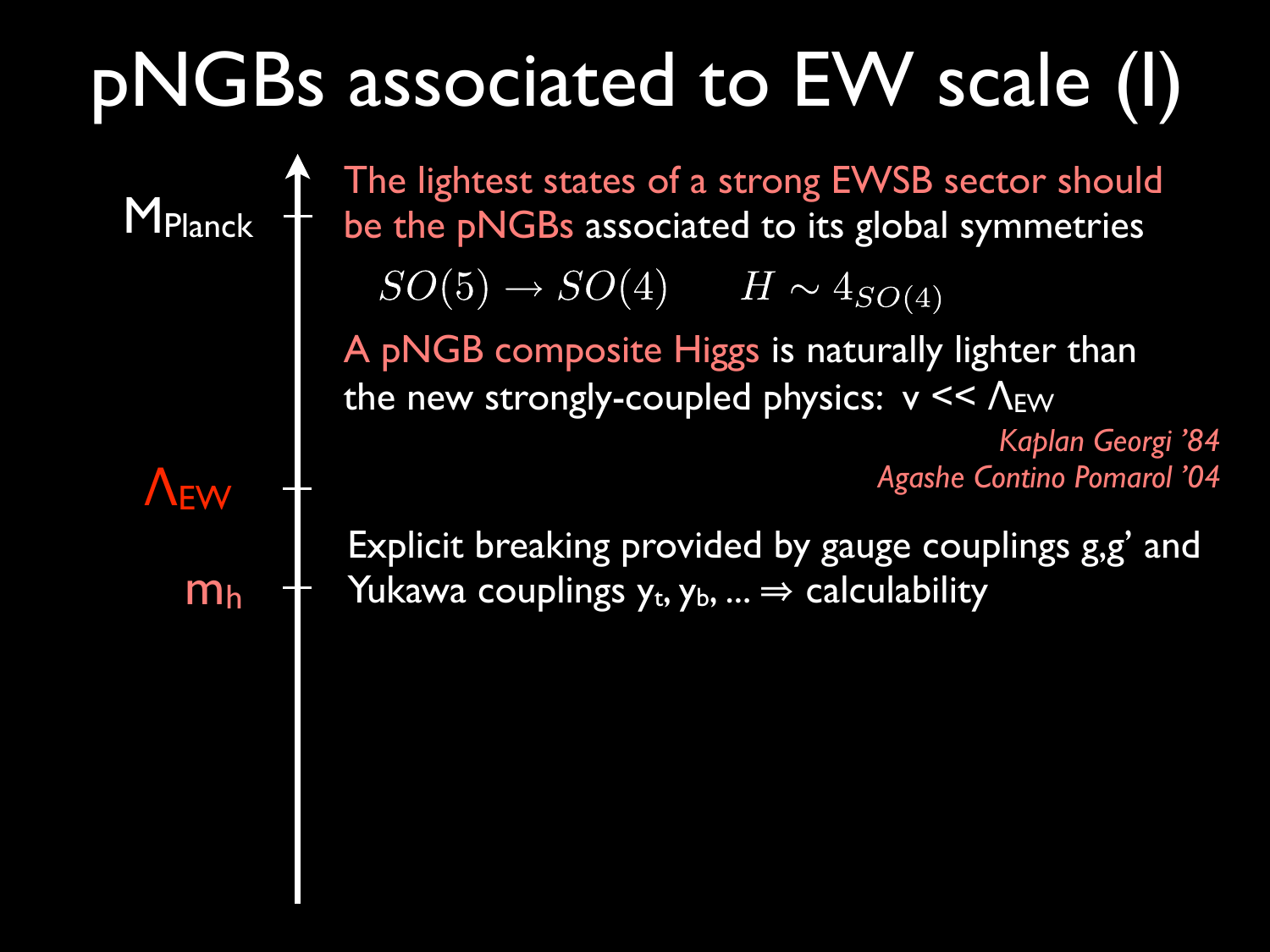## pNGBs associated to EW scale (I)

The lightest states of a strong EWSB sector should **M**Planck be the pNGBs associated to its global symmetries  $SO(5) \rightarrow SO(4)$   $H \sim 4_{SO(4)}$ A pNGB composite Higgs is naturally lighter than the new strongly-coupled physics: v << Λ<sub>EW</sub> *Kaplan Georgi '84 Agashe Contino Pomarol '04* ΛEW Explicit breaking provided by gauge couplings g,g' and <mark>m<sub>η</sub> m</mark><sub>h</sub> Yukawa couplings  $y_t, y_b, ... \Rightarrow$  calculability A larger global symmetry may be spontaneously broken by the strong dynamics. The composite pNGBs can include the Higgs doublet H and a singlet DM candidate η :  $SO(6) \rightarrow SO(5)$   $(H, \eta) \sim 5_{SO(5)} = (4+1)_{SO(4)}$ *Frigerio, Pomarol, Riva, Urbano '12*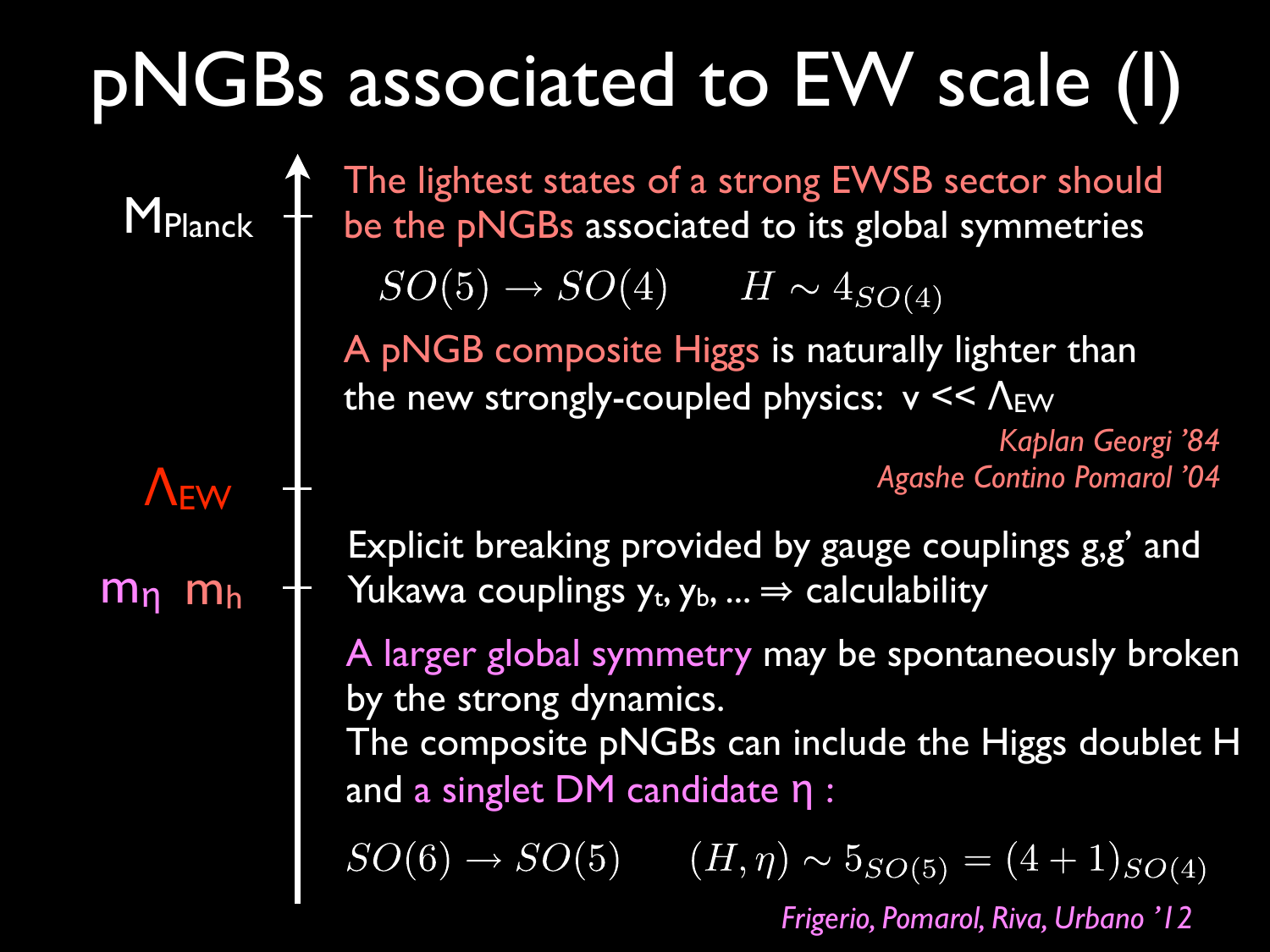## pNGBs associated to EW scale (II)

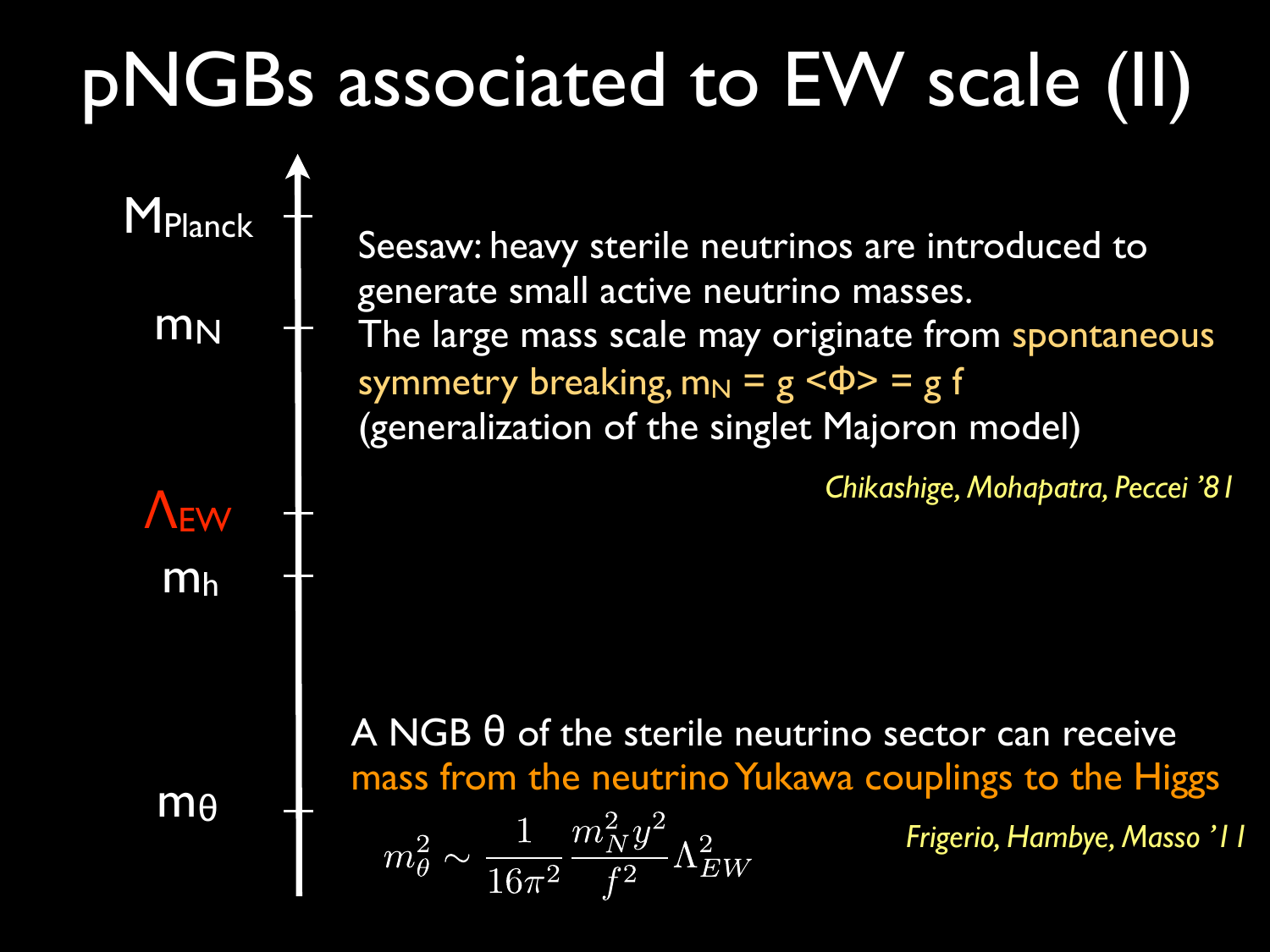$$
\theta\text{-}H \text{ coupling in a nutshell} \\ -\mathcal{L} \supset l_{\alpha}(y_{\alpha j}v)N_j\left(\frac{H}{v}\right) + \frac{1}{2}N_i(g_{ij}f)N_j \exp\left(i\frac{\theta}{f}\right)
$$

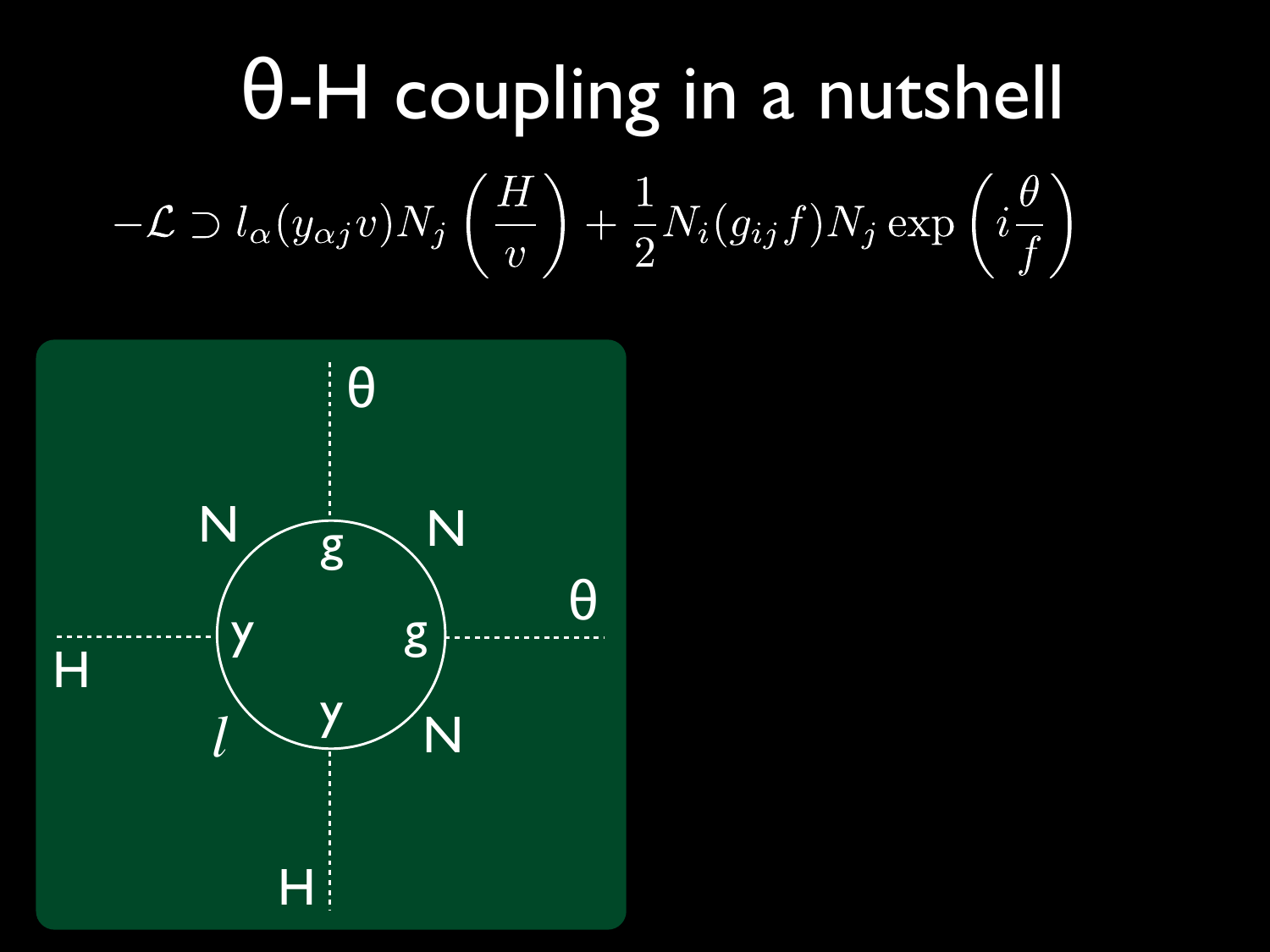$$
\theta\text{-}H \text{ coupling in a nutshell} \\ -\mathcal{L} \supset l_{\alpha}(y_{\alpha j}v)N_j\left(\frac{H}{v}\right) + \frac{1}{2}N_i(g_{ij}f)N_j \exp\left(i\frac{\theta}{f}\right)
$$



$$
-\mathcal{L}_{eff} \supset \lambda \theta^2 H^{\dagger} H
$$

$$
\lambda \simeq \frac{1}{16\pi^2} g^2 y^2 \log \frac{\Lambda^2}{f^2}
$$

$$
m_{\theta}^2 = \lambda v^2 \ll \Lambda_{EW}^2
$$

Details & subtleties later... *Hill, Ross '88, Little Higgs models*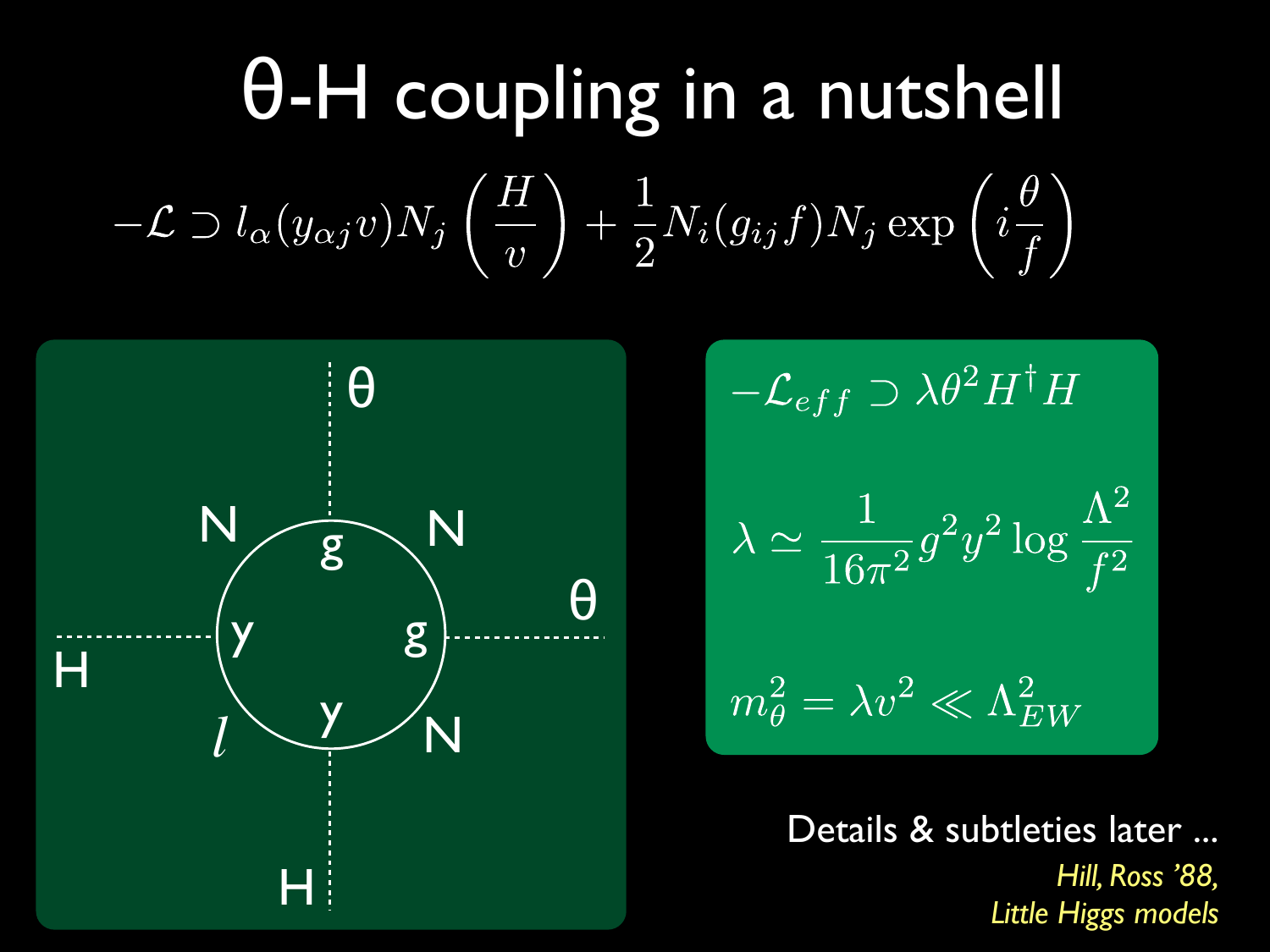## Motivations for pNGB dark matter

- pNGB couplings to SM particles are suppressed by the spontaneous SB scale  $f \Rightarrow$  the pNGB lifetime grows with  $f^2$ One needs  $T_{DM} > T_0 = 5 \cdot 10^{17}$ s, but also  $T(DM \rightarrow e^+e^-) > 10^{26}$ s
- The pNGB mass scale is not chosen ad-hoc: it is induced by a physical scale, e.g.  $\Lambda_{EW}$ , and it can be radiatively stable, even down to scales much below Λ<sub>EW</sub>
- The same source of explicit SB induces both the pNGB mass, and its couplings to the SM, that determine its relic density: one-to-one correspondence between m<sub>DM</sub> and  $\Omega_{DM}$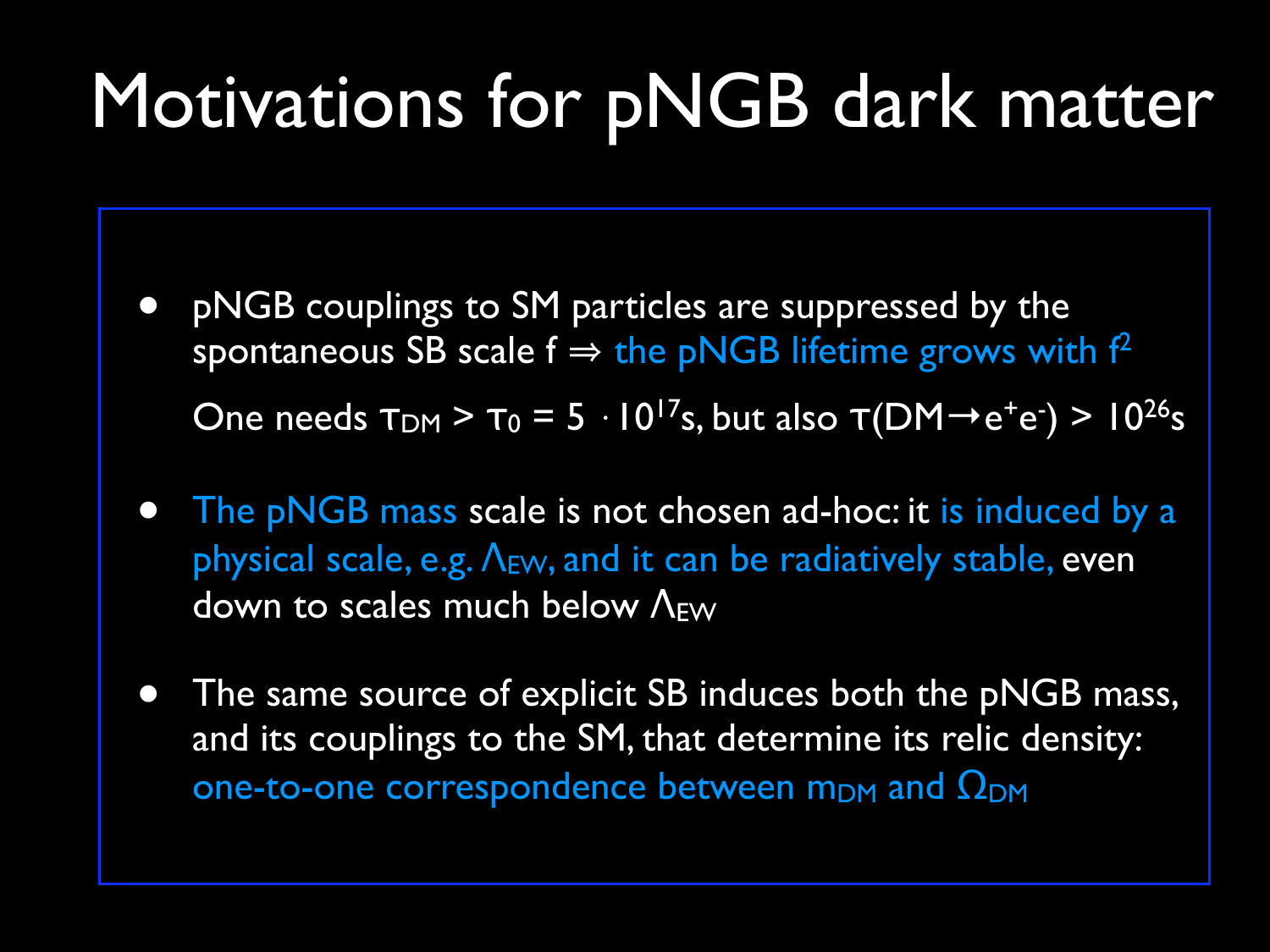### The Higgs portal to dark matter

Let us assume that (i) a  $pNGB \theta$  receives a mass after EWSB from the coupling to the Higgs H:

$$
\mathcal{L}_{eff} = \mathcal{L}_{SM} - \frac{\lambda}{2} \theta^2 H^{\dagger} H + \mathcal{O}(\theta^4) \qquad m_{\theta}^2 = \lambda v^2
$$

(ii) a parity  $\theta \rightarrow -\theta$  is preserved, as a residual global symmetry (iii) a direct mass term  $\theta^2$  is absent, because of the pNGB nature of  $\theta$ 

At temperatures T~m<sub>h</sub> the interaction  $\lambda$  may or may not thermalize  $\theta$ 

$$
\Gamma(h \to \theta \theta) = \frac{1}{16\pi} \lambda^2 \frac{v^2}{m_h} \sqrt{1 - \frac{4m_\theta^2}{m_h^2}}
$$
 versus  $\mathcal{H}(T = m_h) \simeq 17 \frac{m_h^2}{M_{Planck}}$ 

Thermalization for:  $\lambda \gtrsim 6 \times 10^{-8} \left(\frac{m_h}{120 \text{ GeV}}\right)^{3/2}$  or  $m_\theta \gtrsim 44 \text{ MeV}$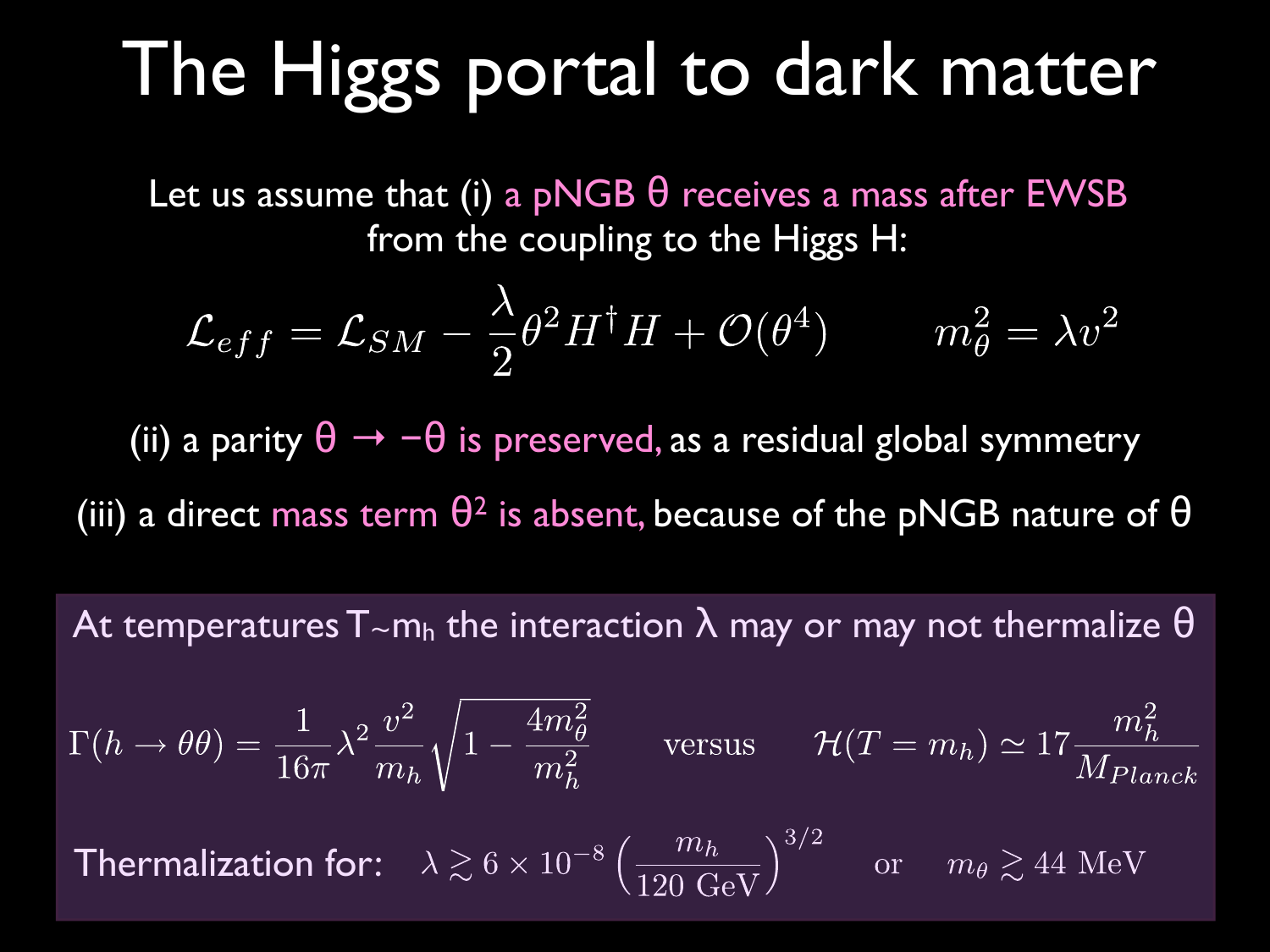#### Freeze-out or... freeze-in

Freeze-out:  $\theta$  thermalizes and later decouples, at T ≤ me The correct  $\Omega_{DM}$  is obtained for  $\langle \sigma_{\text{annVrel}} \rangle \approx 10^{-26} \text{ cm}^3 \text{ s}^{-1}$ Then, the constrained Higgs portal requires m $\theta \approx 50$  GeV

*Farina, Pappadopulo, Strumia, 2010*

• Freeze-in: a less-than-thermal population of θ's is produced by the annihilation/decay of a heavier particle X. The  $\theta$  number density reaches a plateau at  $T \approx m_X$ . In the case of the Higgs portal,  $X = h, W, Z, ...$ 

| Hall, Jedamzik,<br>March-Russell, West,<br>2009 |                                                                                                                                      |
|-------------------------------------------------|--------------------------------------------------------------------------------------------------------------------------------------|
| Y                                               | thermal value<br>of Y <sub>θ</sub> (of Y <sub>h</sub> )<br>freeze-in<br>freeze-in<br>z <sub>f</sub> . = $m_{h}/T$<br>arrows indicate |

*increasing values of* λ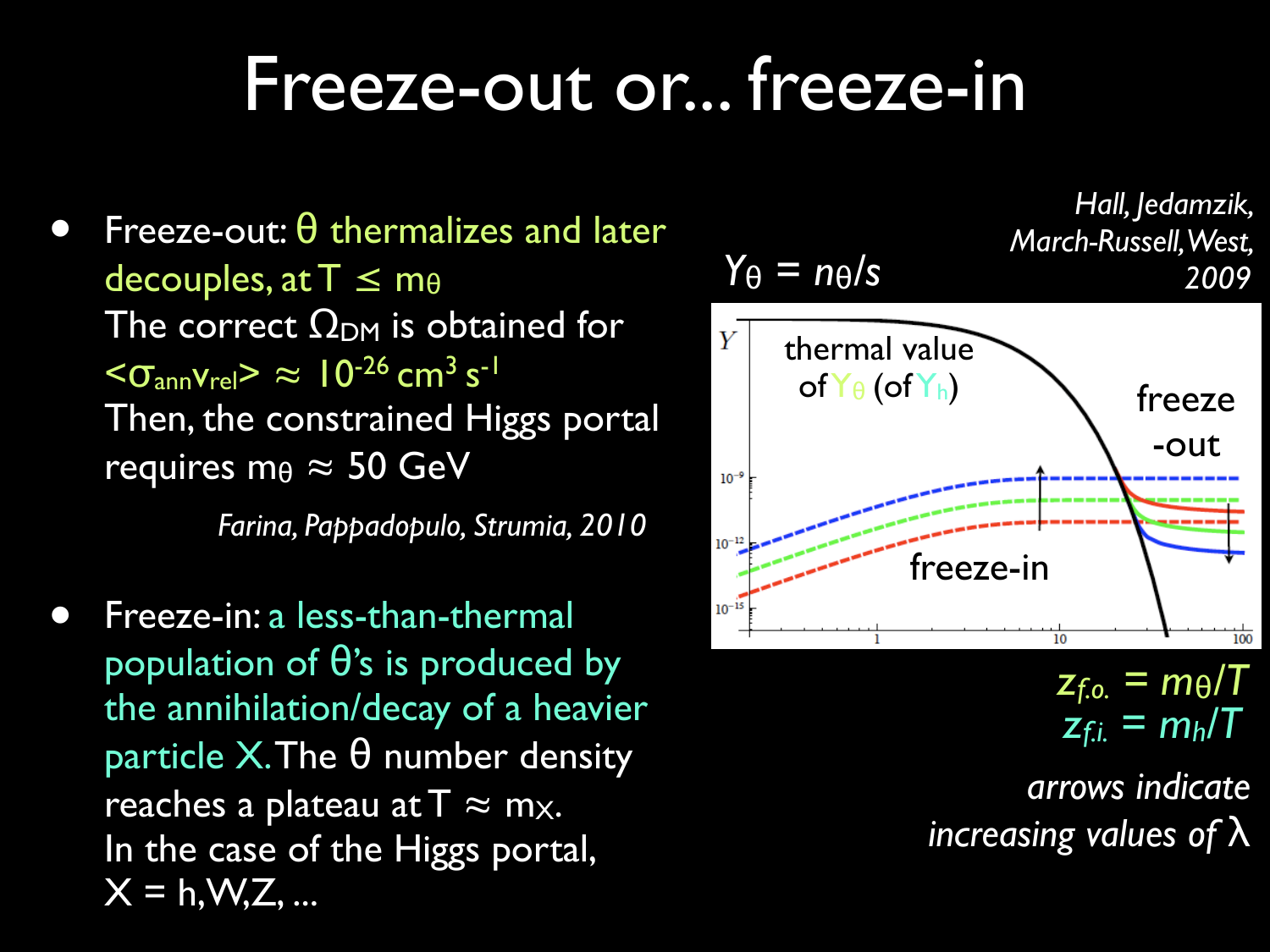## A prediction for the DM mass

We studied the freeze-in of  $\theta$ -particles through the Higgs portal

$$
z\mathcal{H}(z)s(z)Y'_{\theta}(z) = \left[1 - \left(\frac{Y_{\theta}(z)}{Y_{\theta}^{\text{eq}}(z)}\right)^2\right]\sum_{i}\gamma_i(z)
$$

*Frigerio, Hambye, Masso, 2011*

Here  $z = m_h/T$ , s is the entropy density,  $Y_\theta = n_\theta/s$ , and γi is the thermalization rate in the channel i

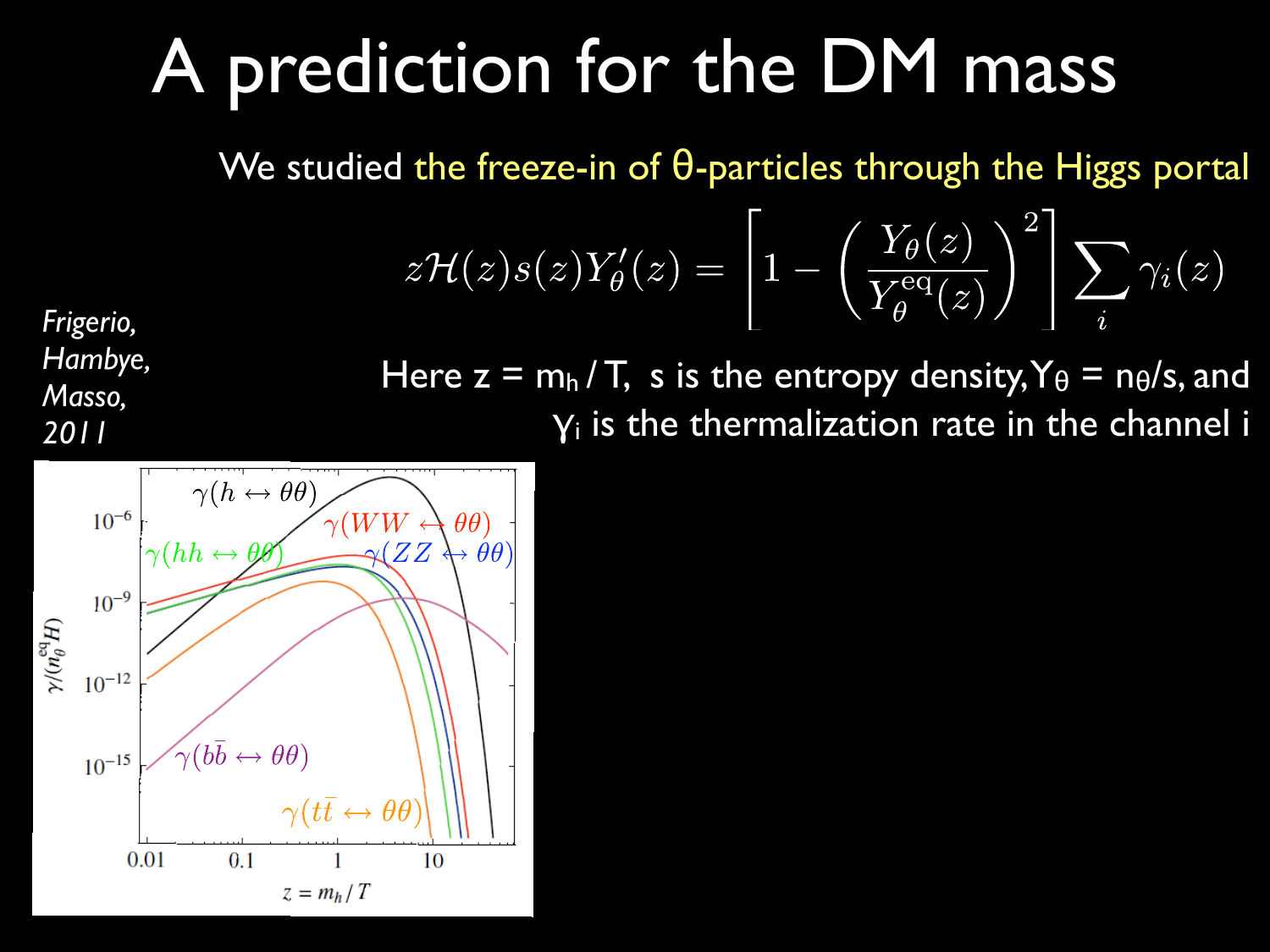## A prediction for the DM mass

We studied the freeze-in of  $\theta$ -particles through the Higgs portal

$$
z\mathcal{H}(z)s(z)Y'_{\theta}(z) = \left[1 - \left(\frac{Y_{\theta}(z)}{Y_{\theta}^{\text{eq}}(z)}\right)^{2}\right]\sum_{i}\gamma_{i}(z)
$$

*Frigerio, Hambye, Masso, 2011*

Here  $z = m_h/T$ , s is the entropy density,  $Y_\theta = n_\theta/s$ , and γi is the thermalization rate in the channel i



• Decays and inverse decays dominate over annihilations • The freeze-in is infrared dominated, with Y $\theta$  growing as T<sup>-3</sup> down to T~m<sub>h</sub> • The final value of Y $\theta$  depends only on the strength  $\lambda$  of the Higgs portal  $\bullet$  For  $m_h$  = 120 (140) GeV, we find that  $\Omega_{DM}$  requires m $\theta$  = 2.8 (3.0) MeV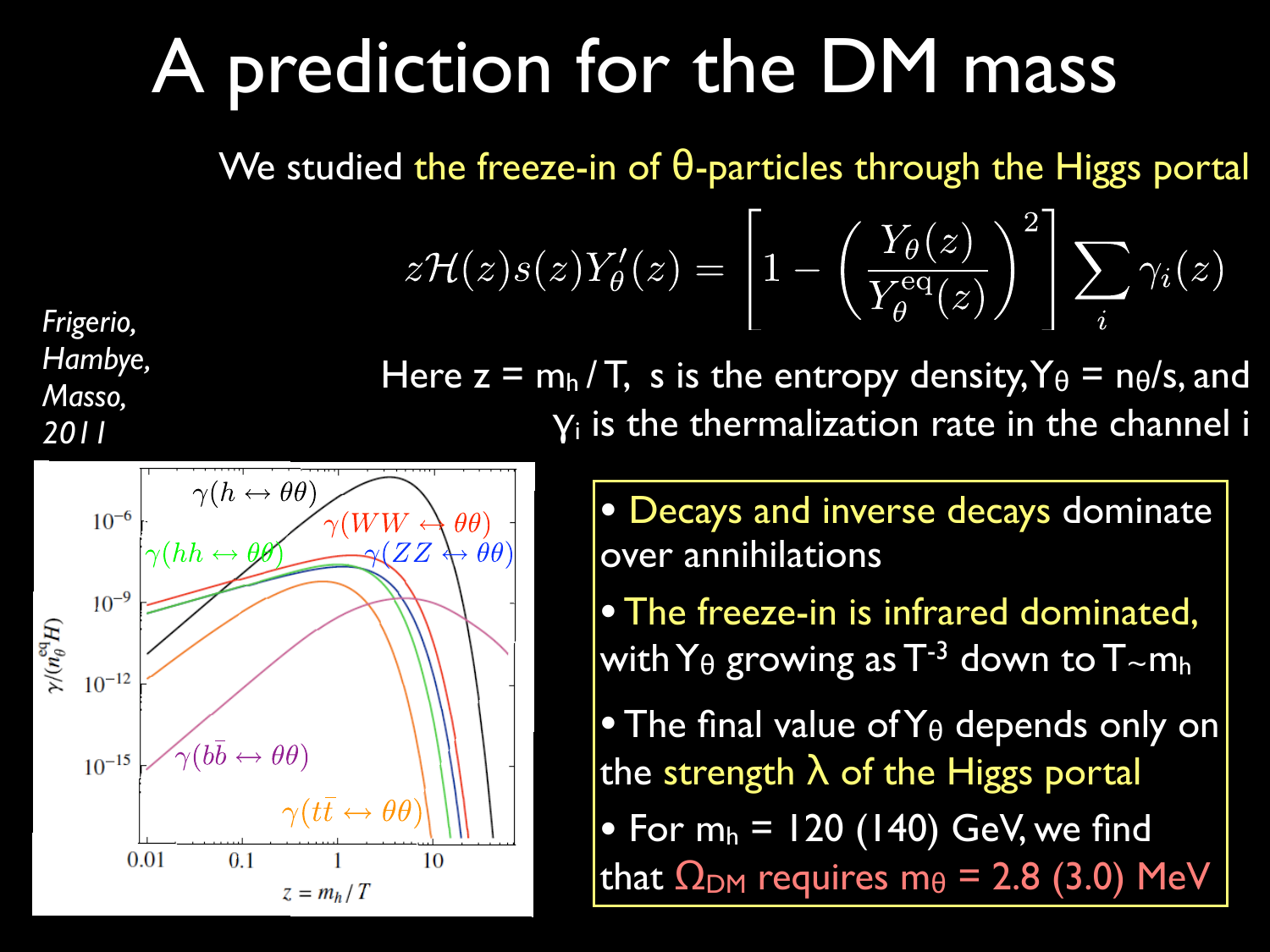#### $m_v = 0.05$  eV

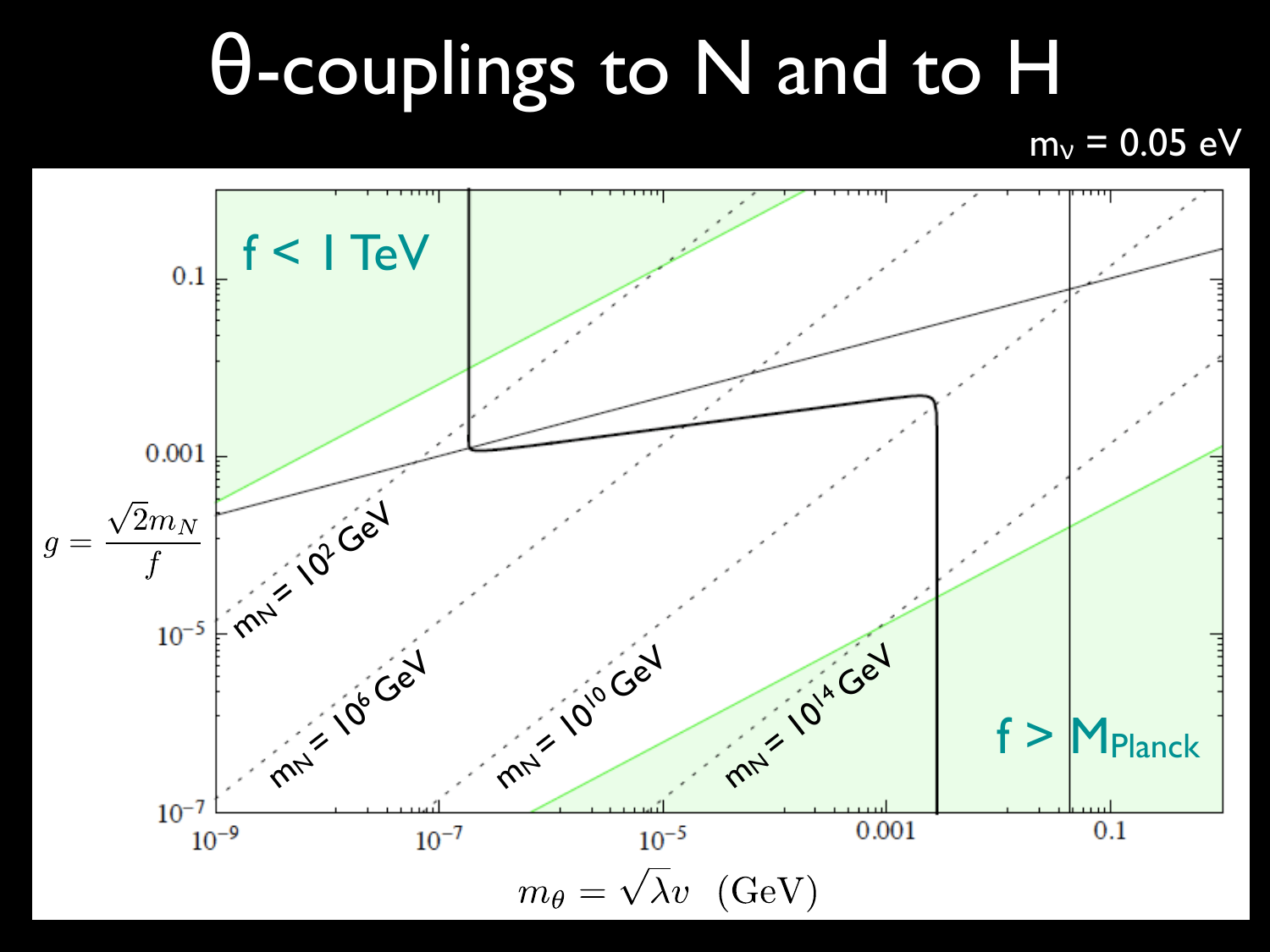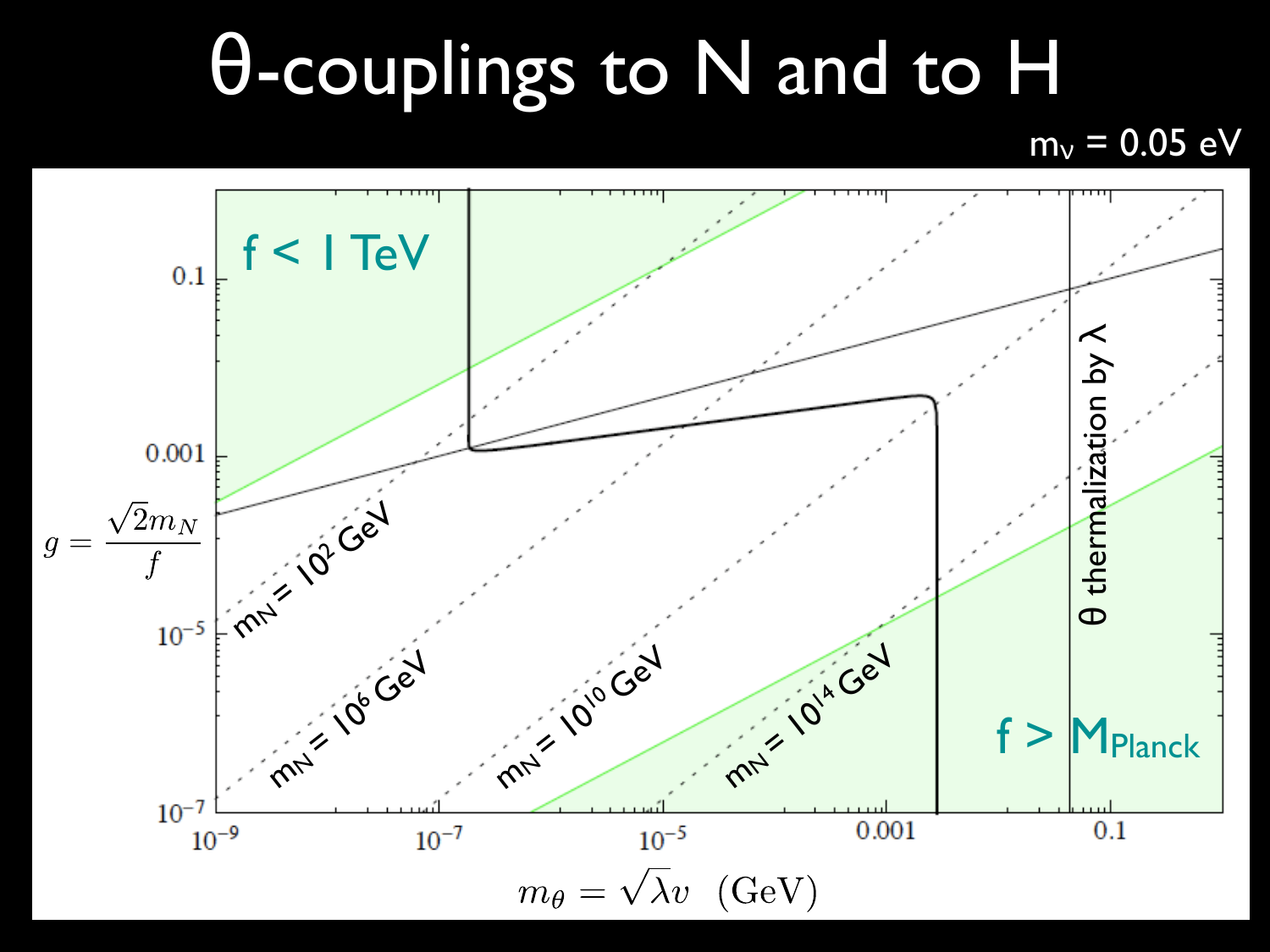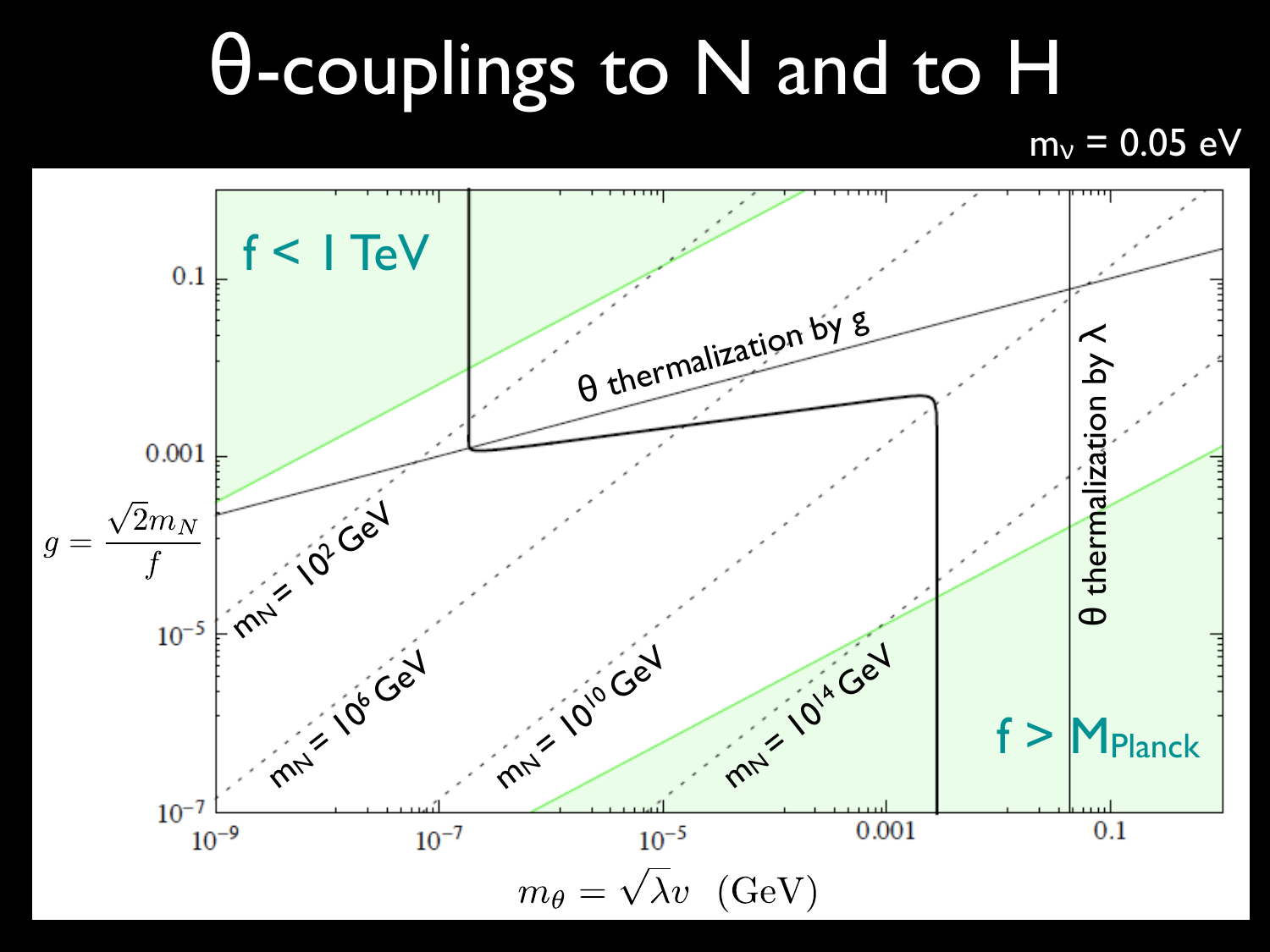$m_v = 0.05$  eV

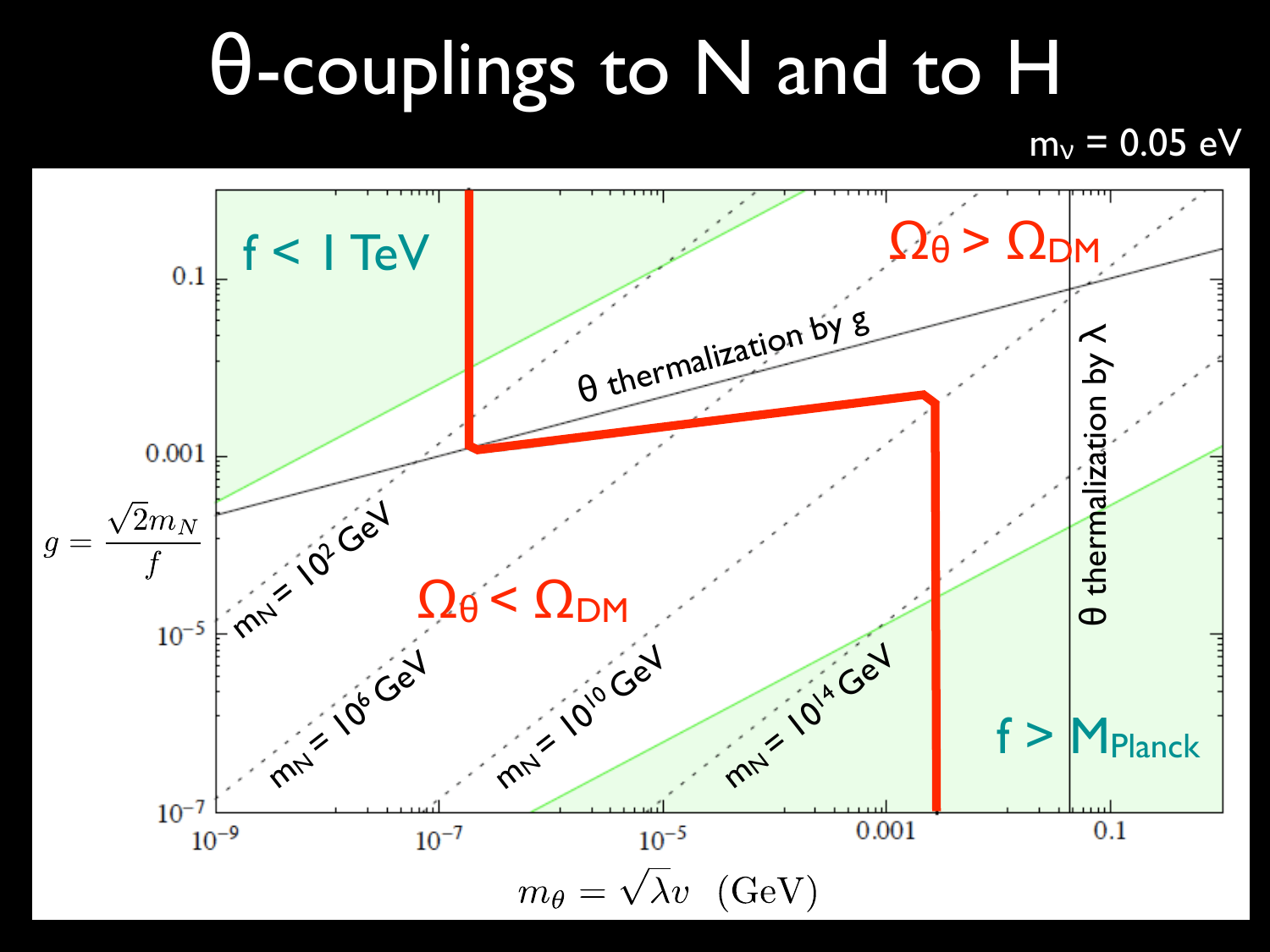$m_v = 0.05$  eV

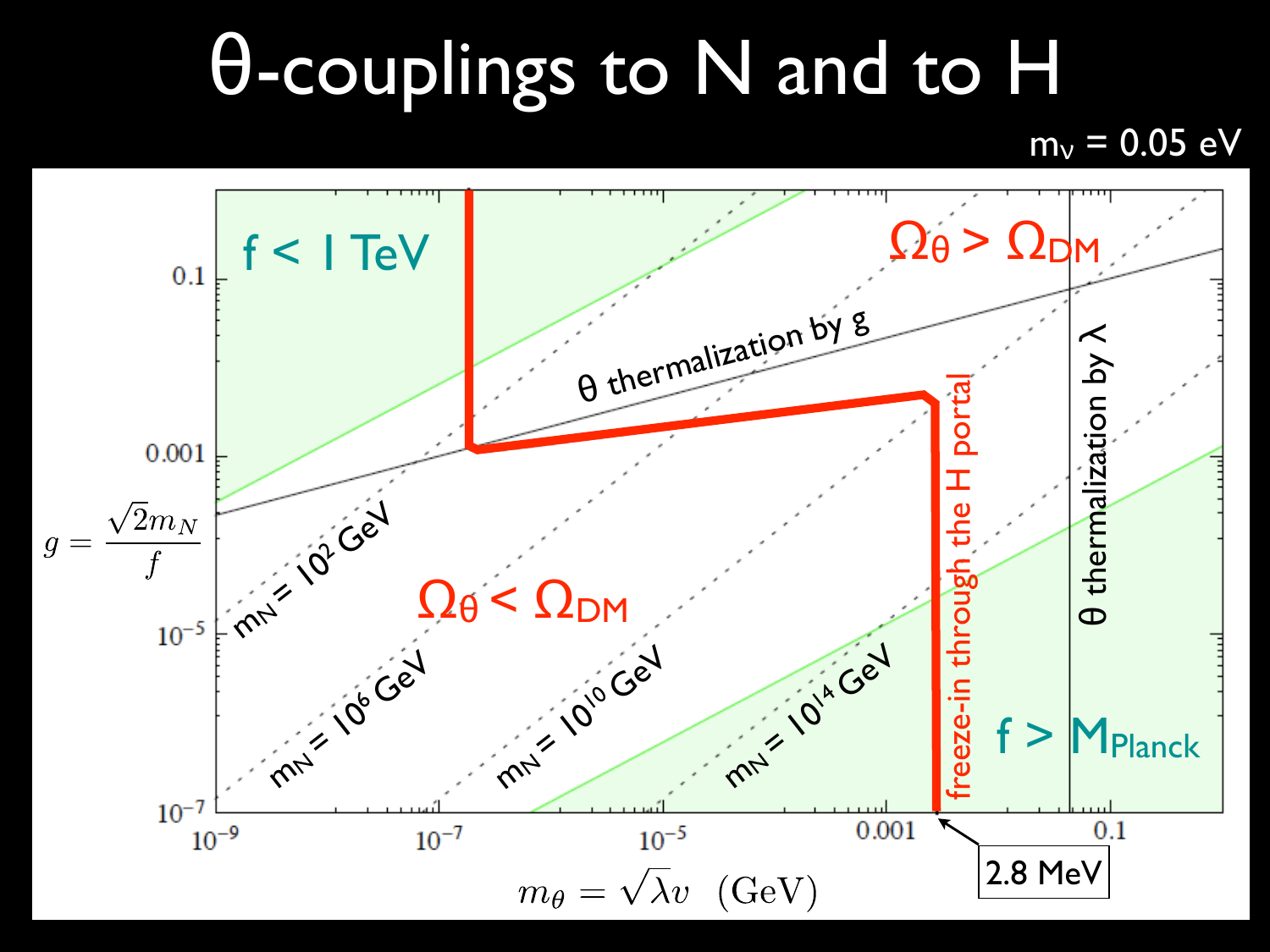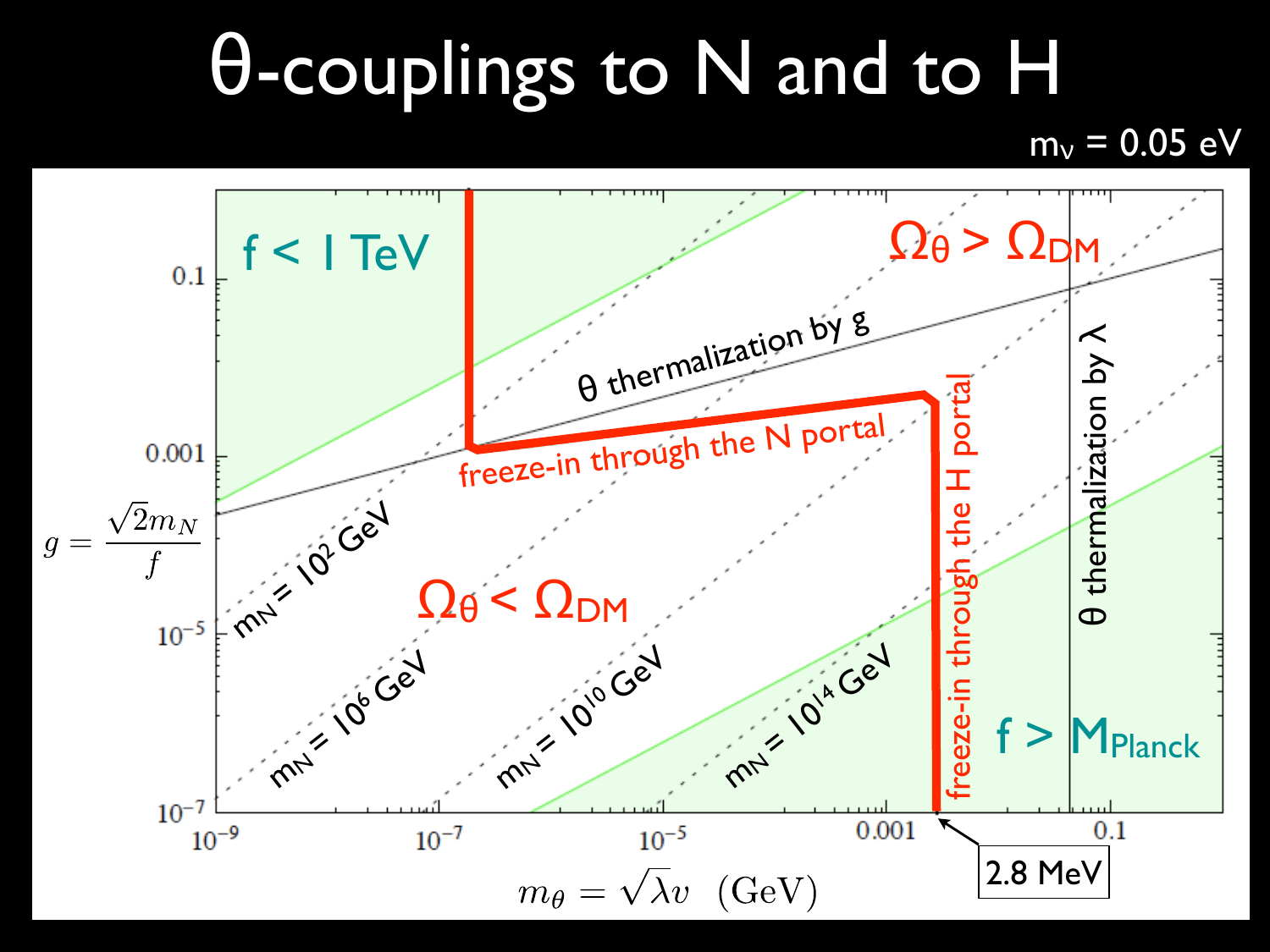## θ-couplings to SM fermions

Since θ has the coupling gθNN , and since N mixes with ν, θ decays into light neutrinos at tree-level

$$
\Gamma(\theta \to \nu \nu) = \frac{1}{16\pi} g_{\theta \nu \nu}^2 m_{\theta} \qquad \qquad \left[ g_{\theta \nu \nu} \simeq 10^{-21} \left( \frac{\text{MeV}}{m_{\theta}} \right)^2 \left( \frac{g}{10^{-3}} \right)^3 \left( \frac{m_{\nu}}{\text{eV}} \right)^2 \right]
$$

Since  $V$  couples to  $Z$  and W, at one-loop  $\theta$  couples also to charged fermions, both leptons and quarks

$$
\Gamma(\theta \to f\bar{f}) = \frac{1}{8\pi} g_{\theta f\bar{f}}^2 m_{\theta} \quad \left[ g_{\theta f\bar{f}} \simeq 10^{-22} \left( \frac{10^7 \text{GeV}^2 G_F}{16\pi^2} \right) \left( \frac{g}{10^{-3}} \right) \left( \frac{m_f}{\text{MeV}} \right) \left( \frac{m_{\nu}}{\text{eV}} \right) \right]
$$

For  $\theta$  to play the role of dark matter, one needs, at the very least,  $1 / \Gamma_{\theta} > \tau_0 \approx 5 \cdot 10^{17}$  s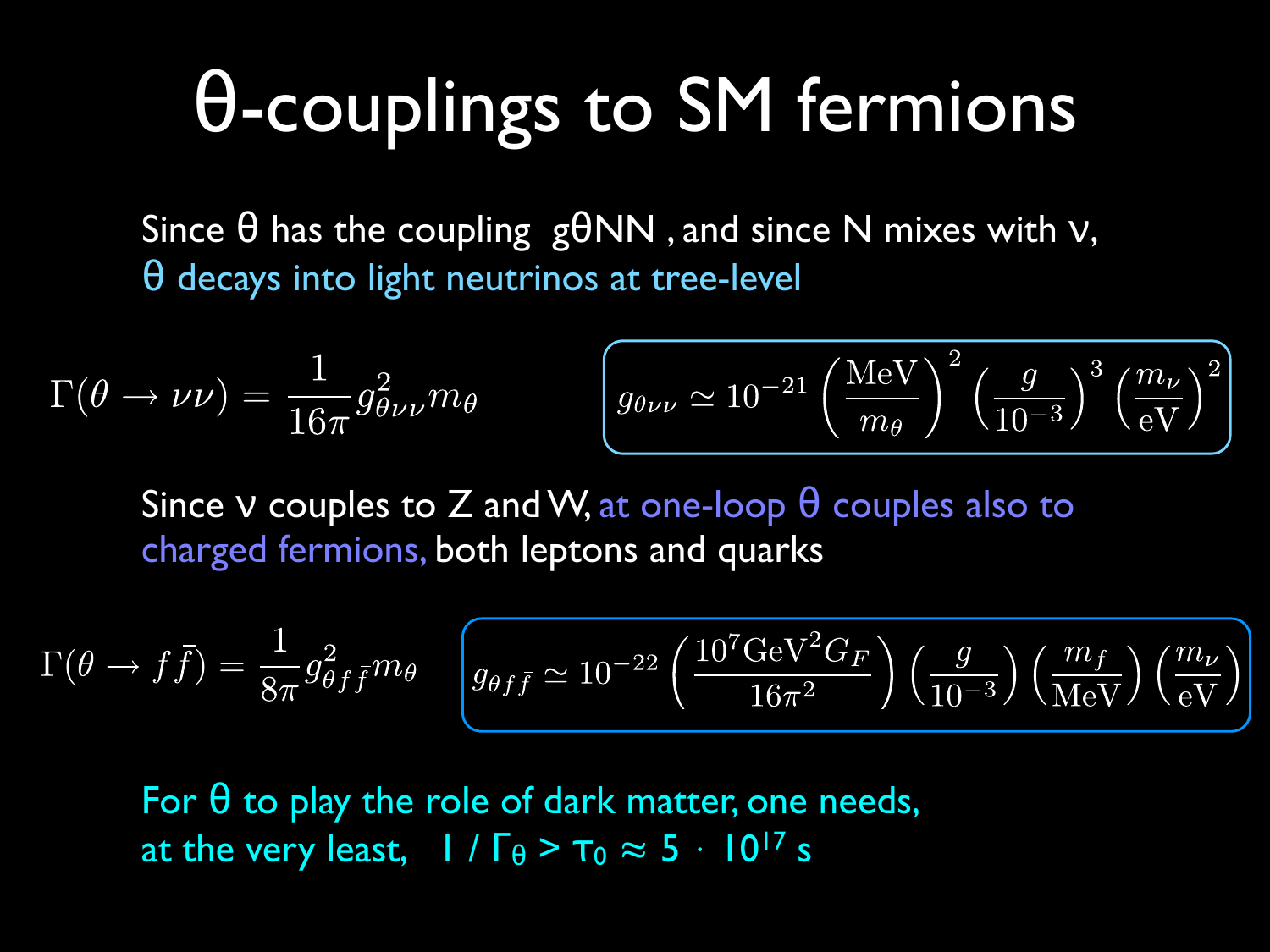## Allowed regions for θ dark matter

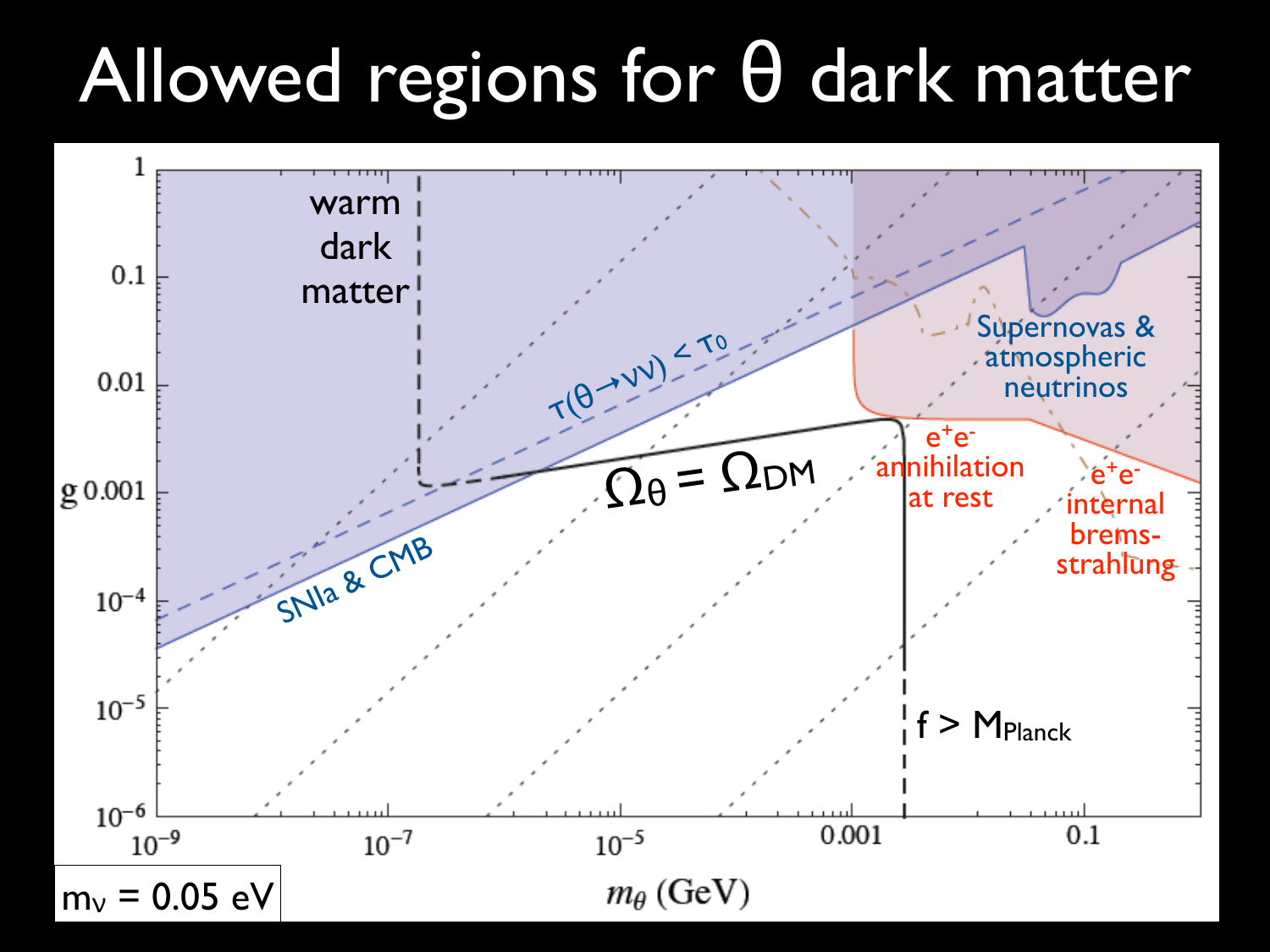## pNGBs from the seesaw scale

$$
-\mathcal{L}_{\nu^c} = l_{\alpha} m_{\alpha j} \nu_j^c \left(\frac{H}{v}\right) + \frac{1}{2} \nu_i^c M_{ij} \nu_j^c + \text{h.c.} \quad \Rightarrow \quad m_{\nu} = -m \ M^{-1} m^T
$$

M<sub>ij</sub> break lepton number U(1)L In the case of spontaneous SB, the NGB is the singlet Majoron  $\theta$ 

$$
M = g\Phi \qquad \Phi \equiv \frac{\rho}{\sqrt{2}}e^{i\theta/f} \qquad \langle \rho \rangle = f
$$

Majoron as dark matter: its mass must be induced by explicit  $U(1)$ <sub>L</sub> breaking in another sector of the theory *Akhmedov et al. '92 Rothstein et al. '93 Valle et al. '93,07,08,10 Gu et al. '10*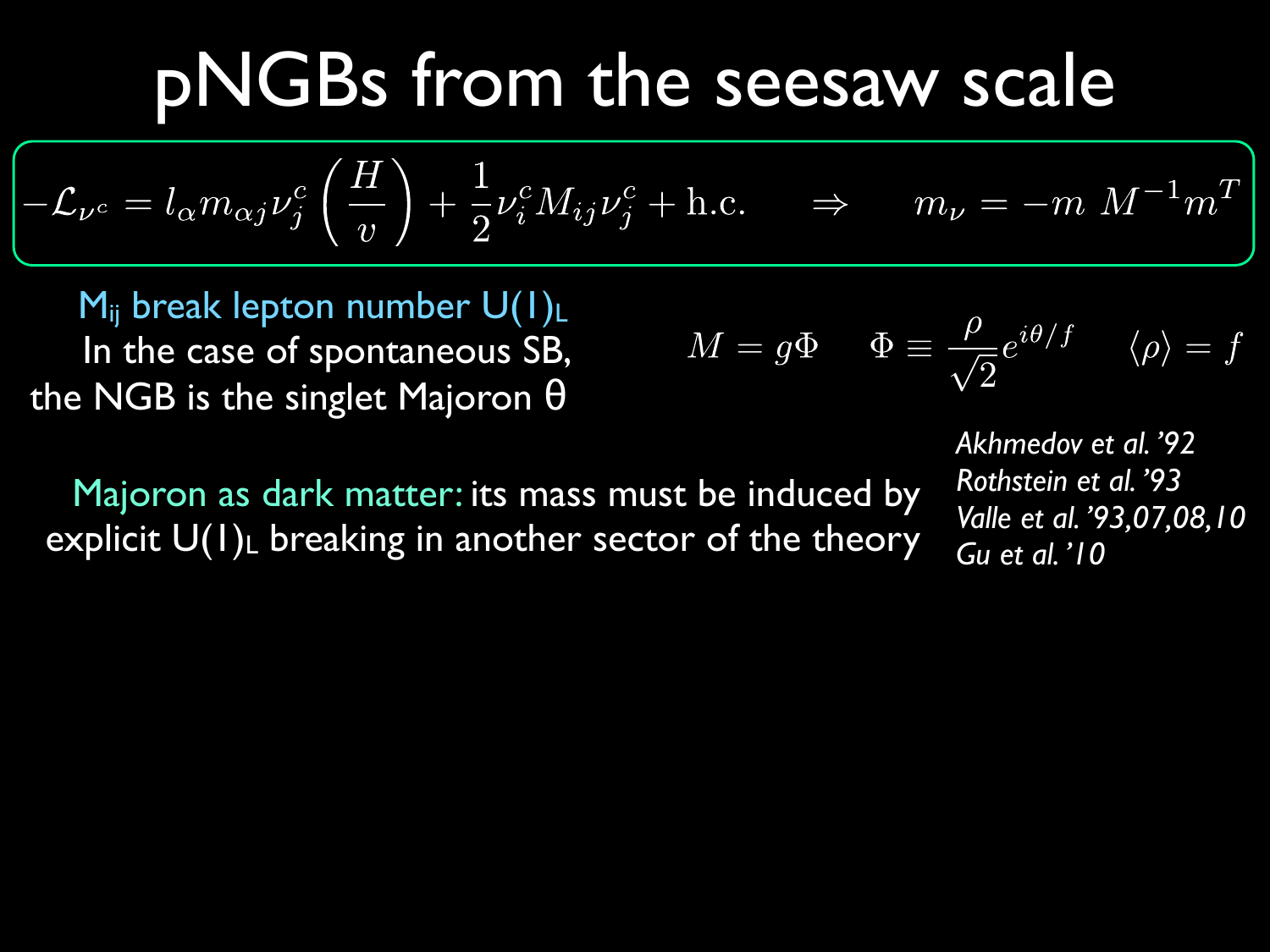## pNGBs from the seesaw scale

$$
-\mathcal{L}_{\nu^c} = l_{\alpha} m_{\alpha j} \nu_j^c \left(\frac{H}{v}\right) + \frac{1}{2} \nu_i^c M_{ij} \nu_j^c + \text{h.c.} \quad \Rightarrow \quad m_{\nu} = -m \ M^{-1} m^T
$$

M<sub>ij</sub> break lepton number U(1)L In the case of spontaneous SB, the NGB is the singlet Majoron  $\theta$ 

$$
M = g\Phi \qquad \Phi \equiv \frac{\rho}{\sqrt{2}}e^{i\theta/f} \qquad \langle \rho \rangle = f
$$

Majoron as dark matter: its mass must be induced by explicit  $U(1)$ <sub>L</sub> breaking in another sector of the theory *Akhmedov et al. '92 Rothstein et al. '93 Valle et al. '93,07,08,10 Gu et al. '10*

Here we consider instead lepton flavour symmetries  $\mathcal{M}=\left(\begin{array}{cc} 0 & m \ m^T & M \end{array}\right)$ broken explicitly by some entries  $M_{ii}$  and/or  $m_{\alpha i}$  $\Rightarrow$  pNGB masses are controlled be seesaw scales only

 $V_{eff} \simeq \text{Tr}(\mathcal{M}\mathcal{M}^{\dagger})\Lambda^{2} + \text{Tr}(\mathcal{M}\mathcal{M}^{\dagger}\mathcal{M}\mathcal{M}^{\dagger}) \log \Lambda^{2}$ 

Depending on flavour charges,  $m\theta^2$  may or not receive a  $\Lambda^2$  contribution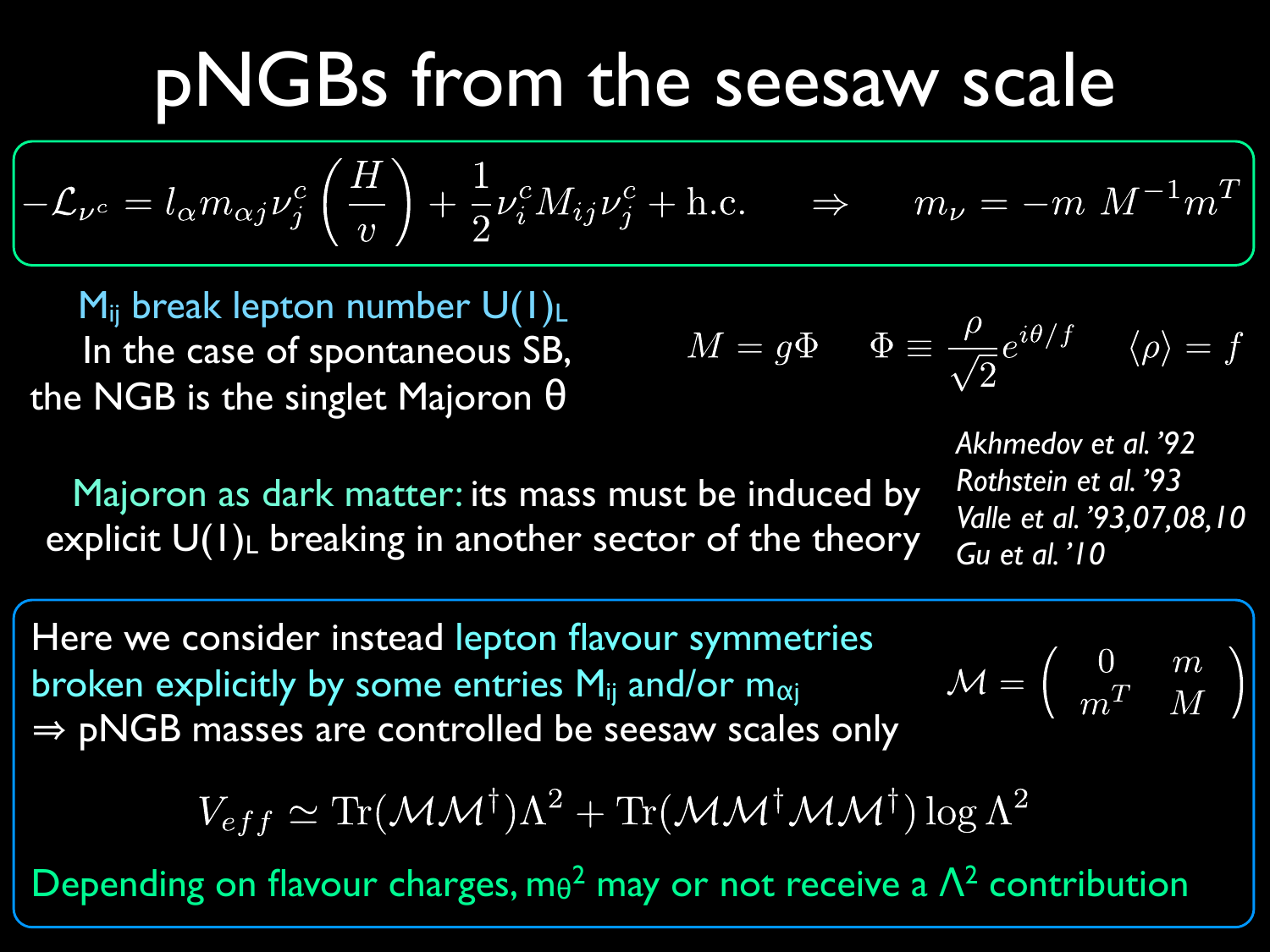## pNGBs from the seesaw scale

Here is an explicit model with no quadratic divergence in the pNGB mass

$$
U(1)_X: \qquad X(\nu_1^c)=-1, \ \ X(\nu_2^c)=1, \ \ X(\Phi)=2
$$

$$
-\mathcal{L}_{\nu^{c}-\theta} = l_{\alpha}(m_{\alpha 1} \ m_{\alpha 2})\frac{H}{v} \left(\begin{array}{c} \nu_{1}^{c} \\ \nu_{2}^{c} \end{array}\right) + \frac{1}{2}(\nu_{1}^{c} \ \nu_{2}^{c}) \left(\begin{array}{cc} M_{11}e^{i\theta/f} & M_{12} \\ M_{12} & M_{22}e^{-i\theta/f} \end{array}\right) \left(\begin{array}{c} \nu_{1}^{c} \\ \nu_{2}^{c} \end{array}\right) + \text{h.c.}
$$

Explicit breaking in  $m_{\alpha i}$  only  $\Rightarrow$  no  $\theta\theta$  term is generated

$$
V_{eff} = \frac{\lambda}{2} \theta \theta H^{\dagger} H + \mathcal{O}(\theta^4)
$$

$$
\lambda \simeq \frac{1}{4\pi^2} \frac{M_{12}(M_{11} + M_{22})}{f^2} \frac{\sum_{\alpha} m_{\alpha 1} m_{\alpha 2}}{v^2} \log \frac{\Lambda^2}{\mu^2}
$$

$$
m_{\theta}^2 = \lambda v^2 \sim \frac{M^2 m^2}{f} \sim g^2 m^2 \sim g^2 y^2 v^2
$$

The pNGB mass lies (well) below the EW scale